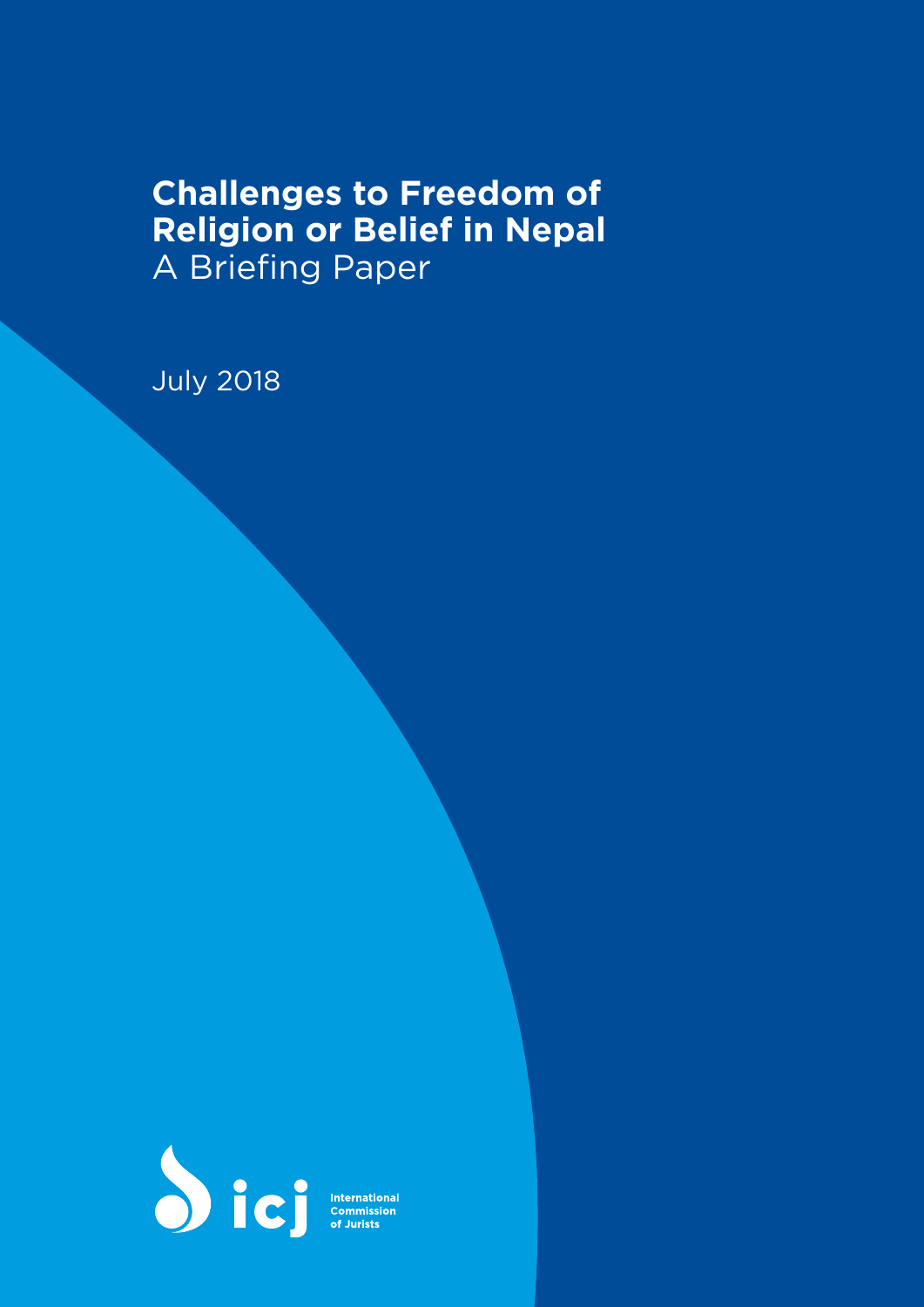Composed of 60 eminent judges and lawyers from all regions of the world, the International Commission of Jurists (ICJ) promotes and protects human rights through the Rule of Law, by using its unique legal expertise to develop and strengthen national and international justice systems. Established in 1952 and active on the five continents, the ICJ aims to ensure the progressive development and effective implementation of international human rights and international humanitarian law; secure the realization of civil, cultural, economic, political and social rights; safeguard the separation of powers; and guarantee the independence of the judiciary and legal profession.

® Challenges to Freedom of Religion or Belief in Nepal - A Briefing Paper

© Copyright International Commission of Jurists Published in July 2018

The International Commission of Jurists (ICJ) permits free reproduction of extracts from any of its publications provided that due acknowledgment is given and a copy of the publication carrying the extract is sent to its headquarters at the following address:

International Commission of Jurists P.O. Box 91 Rue des Bains 33 Geneva **Switzerland** 

This briefing paper was produced with the generous financial assistance of the International Panel of Parliamentarians for Freedom of Religion or Belief, the support of the Norwegian Ministry of Foreign Affairs and the Norwegian Helsinki Committee.



Norwegian Ministry of Foreign Affairs





Norwegian Helsinki Committee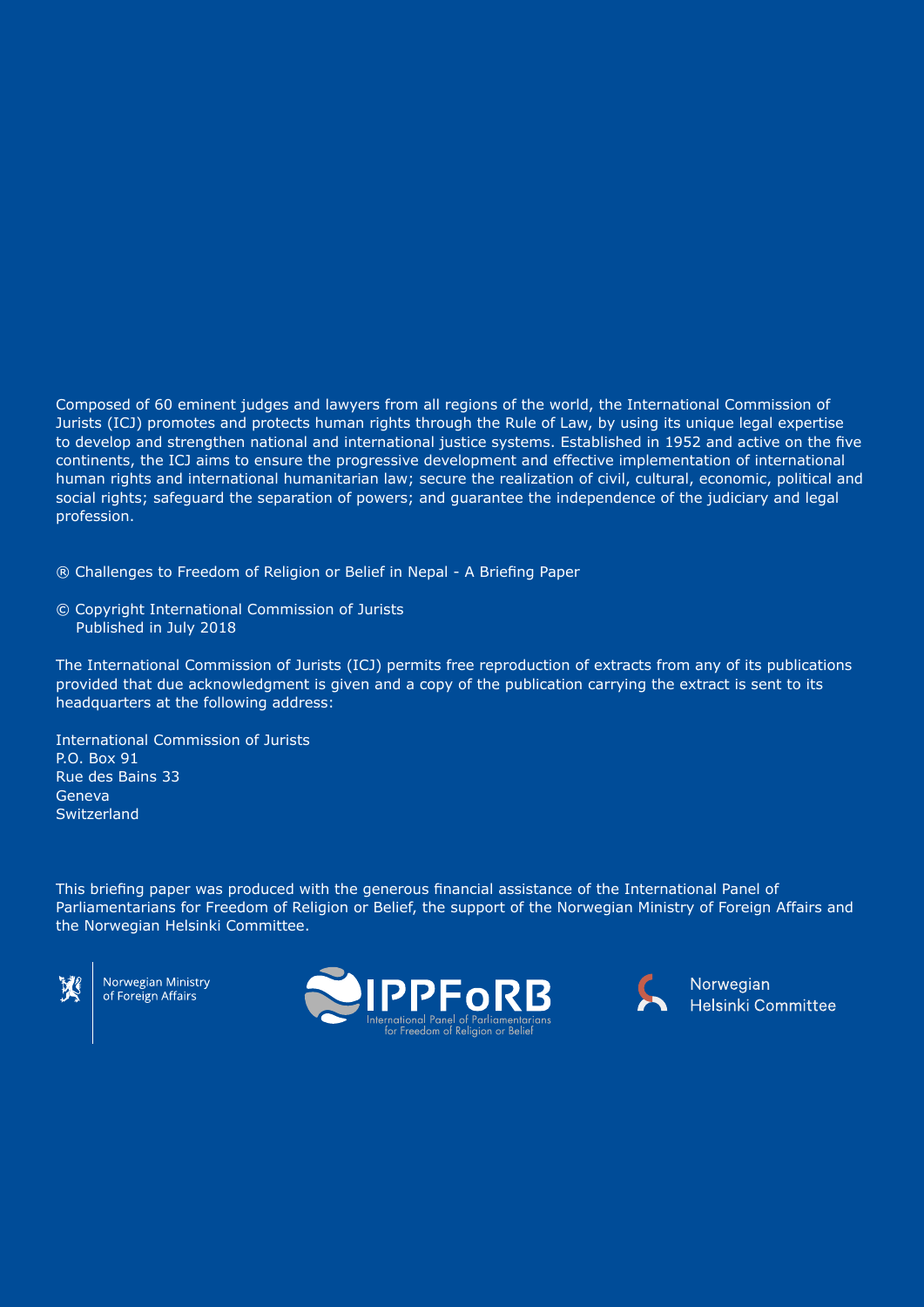# **Challenges to Freedom of Religion or Belief in Nepal** A Briefing Paper

July 2018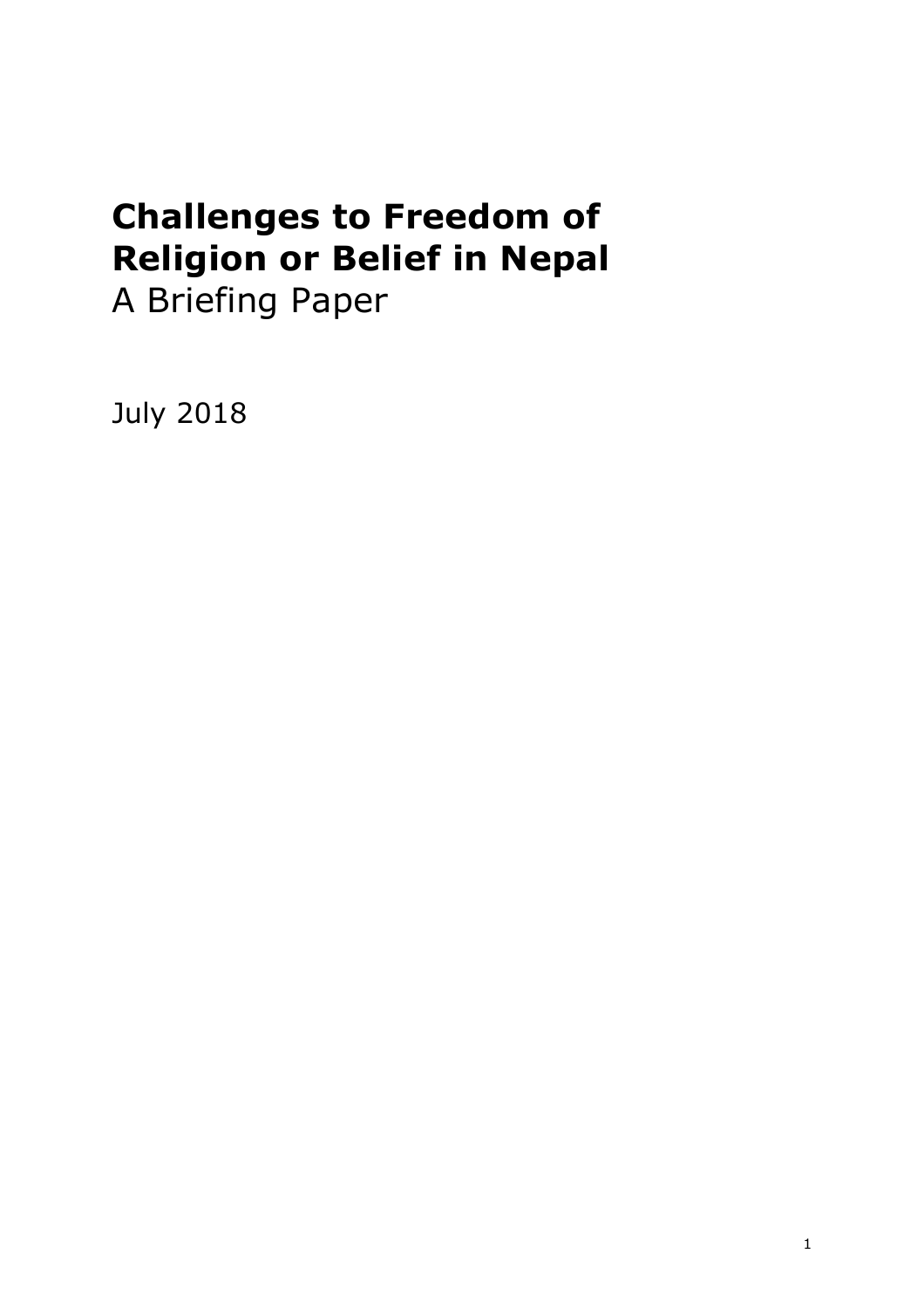| <b>EXECUTIVE SUMMARY AND RECOMMENDATIONS TO THE AUTHORITIES OF</b>                                       |          |
|----------------------------------------------------------------------------------------------------------|----------|
| <b>NEPAL</b>                                                                                             | з        |
| <b>BACKGROUND</b>                                                                                        | 5        |
| <b>INTERNATIONAL LEGAL FRAMEWORK</b>                                                                     | 8        |
| DUTY TO RESPECT, PROTECT AND FULFILL                                                                     | 8        |
| <b>FREEDOM OF RELIGION OR BELIEF</b>                                                                     | 8        |
| <b>FREEDOM OF EXPRESSION</b>                                                                             | 9        |
| "PROSELYTISM"                                                                                            | 11       |
| FORCE, COERCION, UNDUE INFLUENCE OR PRESSURE AND OTHER FORMS OF ABUSE<br><b>PRESUMPTION OF INNOCENCE</b> | 11<br>12 |
| <b>PRINCIPLE OF LEGALITY</b>                                                                             | 12       |
|                                                                                                          |          |
| <b>NATIONAL LEGAL FRAMEWORK</b>                                                                          | 14       |
| THE RIGHT TO FREEDOM OF RELIGION OR BELIEF IN THE CONSTITUTION                                           | 14       |
| "PROSELYTISM"                                                                                            | 15       |
| "PROSELYTISM" AND THE RIGHT TO FREEDOM OF RELIGION OR BELIEF                                             | 17       |
| <b>OFFENCES RELATED TO RELIGION AND "BLASPHEMY"</b>                                                      | 18       |
| PRINCIPLE OF LEGALITY                                                                                    | 20       |
| INTENT AND THE PRESUMPTION OF INNOCENCE                                                                  | 21       |
| <b>BURIAL AND MANAGEMENT OF CEMETERIES</b>                                                               | 22       |
| THE RIGHT TO FREEDOM OF RELIGION OR BELIEF OF TIBETAN REFUGEES                                           | 24       |
| <b>RECOMMENDATIONS</b>                                                                                   | 26       |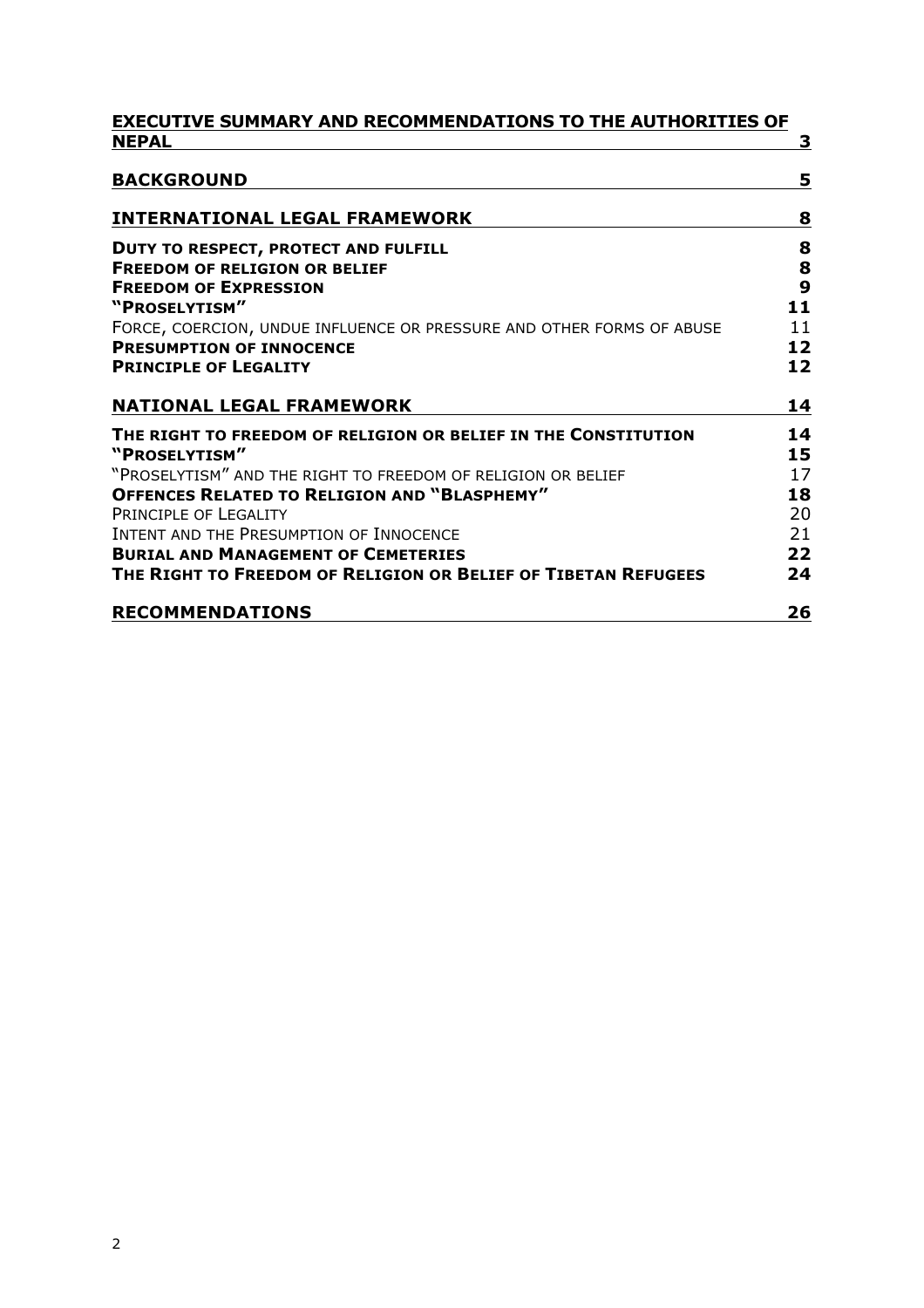#### <span id="page-4-0"></span>**EXECUTIVE SUMMARY AND RECOMMENDATIONS TO THE AUTHORITIES OF NEPAL**

The right to freedom of religion or belief is guaranteed in a number of core international human rights instruments. It includes a broad range of rights, such as the freedom to have or to adopt a religion or belief of one's choice, and the freedom to manifest one's religion or belief in worship, observance, practice and teaching, either individually or in community with others, in public or private. Moreover, the right to freedom of religion or belief encompasses the right to freedom of thought and personal convictions in all matters, and protects all kinds of beliefs, whether theistic, non-theistic or atheistic beliefs, and the freedom not to disclose one's religion or belief.

The Constitution of Nepal, 2015, recognizes the "secular" nature of the State. It guarantees the right of individuals to freely "profess, practise and preserve" their religion, and prohibits discrimination on a number of grounds, including on the basis of one's religion. However, as the Special Rapporteur on the situation of human rights and fundamental freedoms of indigenous peoples noted in his 2009 report, following his December 2008 visit to Nepal, the special status attributed to Hinduism in the country and "a number of discriminatory regulations still persist".

PEW global research reports on freedom of religion published in 2017 and 2018 illustrate some of these discriminatory practices, and indicate that levels of social hostilities towards religious minorities in Nepal rose from moderate levels in 2014 to high levels in 2015 and 2016. For example, Hindu politicians made speeches attacking the "epidemic" of conversions and Christians who sought to "convert" Hindus, and local communities in the Kathmandu Valley opposed burials by perceived "outsiders", "making it difficult for Protestant churches to access land they had bought years earlier." According to these reports, unlawful restrictions by the Government on the freedom of religion were also on the rise.

Some of these unlawful restrictions include laws relating to "proselytism" and "blasphemy". The Constitution of Nepal, as well as the new Penal Code, 2017 – which comes into force in August 2018 – retain a range of provisions prohibiting and criminalizing "proselytism", in a manner that is incompatible with international standards. Similarly, the new Penal Code contains a number of vague and overly broad "antiblasphemy" provisions that criminalize "hurting religious sentiment and feelings". These laws are similar to "blasphemy laws" that exist elsewhere in the region, including in India, Pakistan and Myanmar, where their enforcement has resulted in widespread abuse, particularly because these so-called religious offences have been instrumental in the persecution of people belonging to minority religions.

The authorities in Nepal have also failed to fulfill their duty to ensure the right of Tibetan refugees to freely manifest their religion in community with their fellow believers. Furthermore, they have failed to take necessary measures to fulfill the right to freedom of religion or belief, without discrimination, of Muslim, Christian and other religious communities living in and around Kathmandu, Nepal's capital, who, in accordance with their religious beliefs, bury their deceased loved ones in burial grounds or cemeteries.

The International Commission of Jurists (ICJ) has identified a number of challenges related to the protection and promotion of the right to freedom of religion or belief in Nepal. This briefing paper discusses four of these challenges: (1) the prohibition and criminalization of "proselytism"; (2) criminal offences related to "blasphemy" and "hurting religious sentiment"; (3) discrimination against religious minorities arising from denial of use of burial grounds and cemeteries in and around Kathmandu; and (4) Tibetan Refugees' exercise of their right to freedom of religion or belief.

In light of concerns detailed in the present briefing, and arising in connection with the above-mentioned challenges, the ICJ makes the following recommendations to the authorities of Nepal: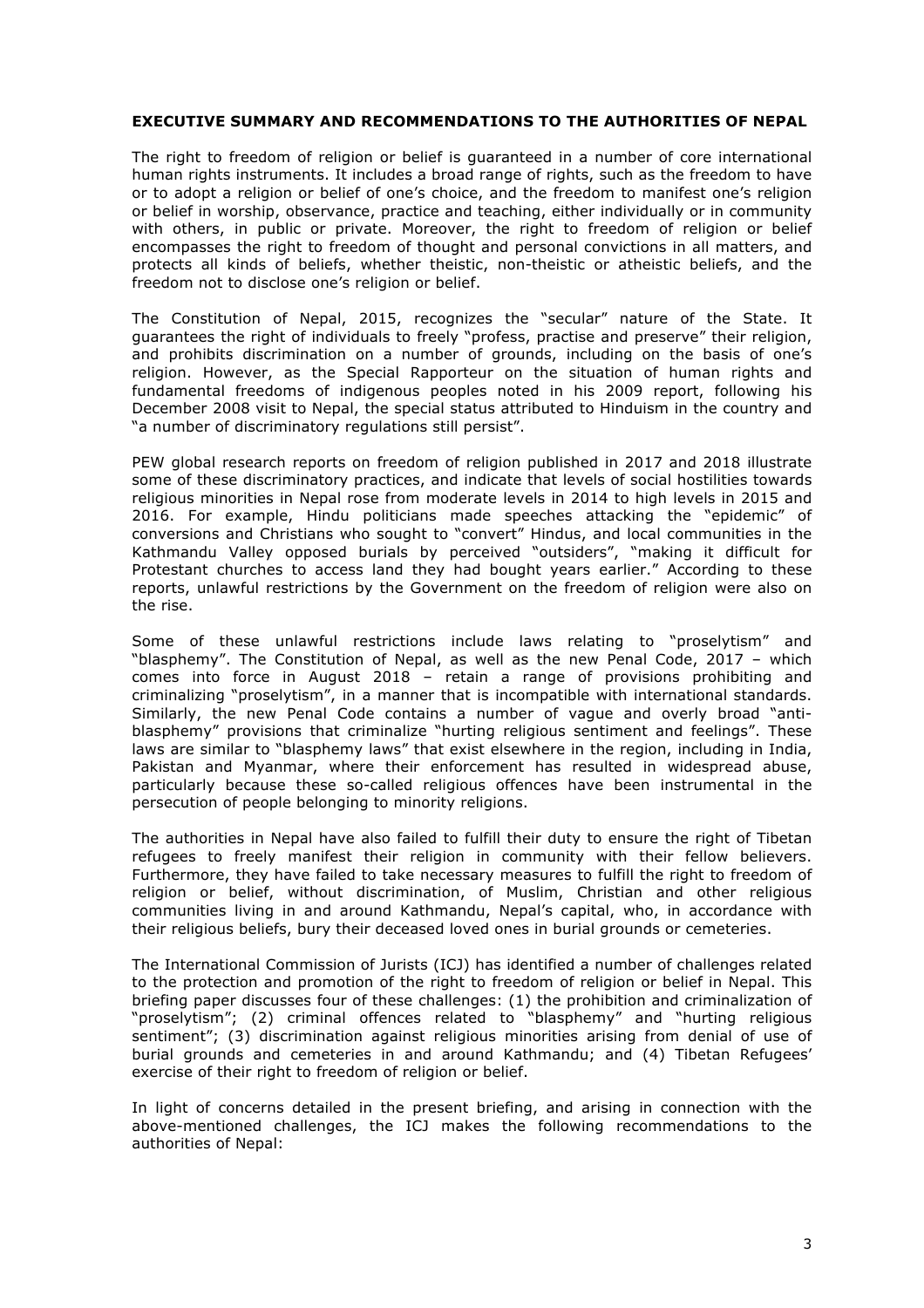- Coordinate with Christian, Muslim, Baha'i and other affected religious communities, including by establishing a commission or working group with a view to locating appropriate sites for use as cemeteries in harmony with environment and development planning as soon as possible;
- Facilitate the free exercise of Tibetan refugees' right to manifest their religion in community with their fellow believers;
- Repeal or substantially amend Sections 155 and 156 of the Penal Code, 2017, so that they be consistent with international standards, including on freedom of expression; freedom of thought, conscience or religion; and equality before the law and equal protection of the law without discrimination, as guaranteed under the International Covenant on Civil and Political Rights (ICCPR);
- Expressly include the requirement of proof of deliberate and malicious intent in all offences related to religion that are retained in the short or long term, particularly Sections 155 and 156 of the Penal Code;
- Revise Section 158 of the Penal Code, 2017, criminalizing converting anyone from one religion to another, to ensure that only "forceful conversion" be proscribed and, at the same time, provide that "forceful conversion" entail elements of coercion and/or undue influence;
- Amend Article 26(1) of the Constitution to harmonize the scope of the right to religious freedom provided therein with the right to freedom of religion or belief guaranteed in Article 18 of the ICCPR, including by express recognition of the right to manifest one's religious beliefs in teaching; and
- Amend Article 26(3) of the Constitution to prohibit only forceful conversion, and remove any clause prohibiting conversion per se.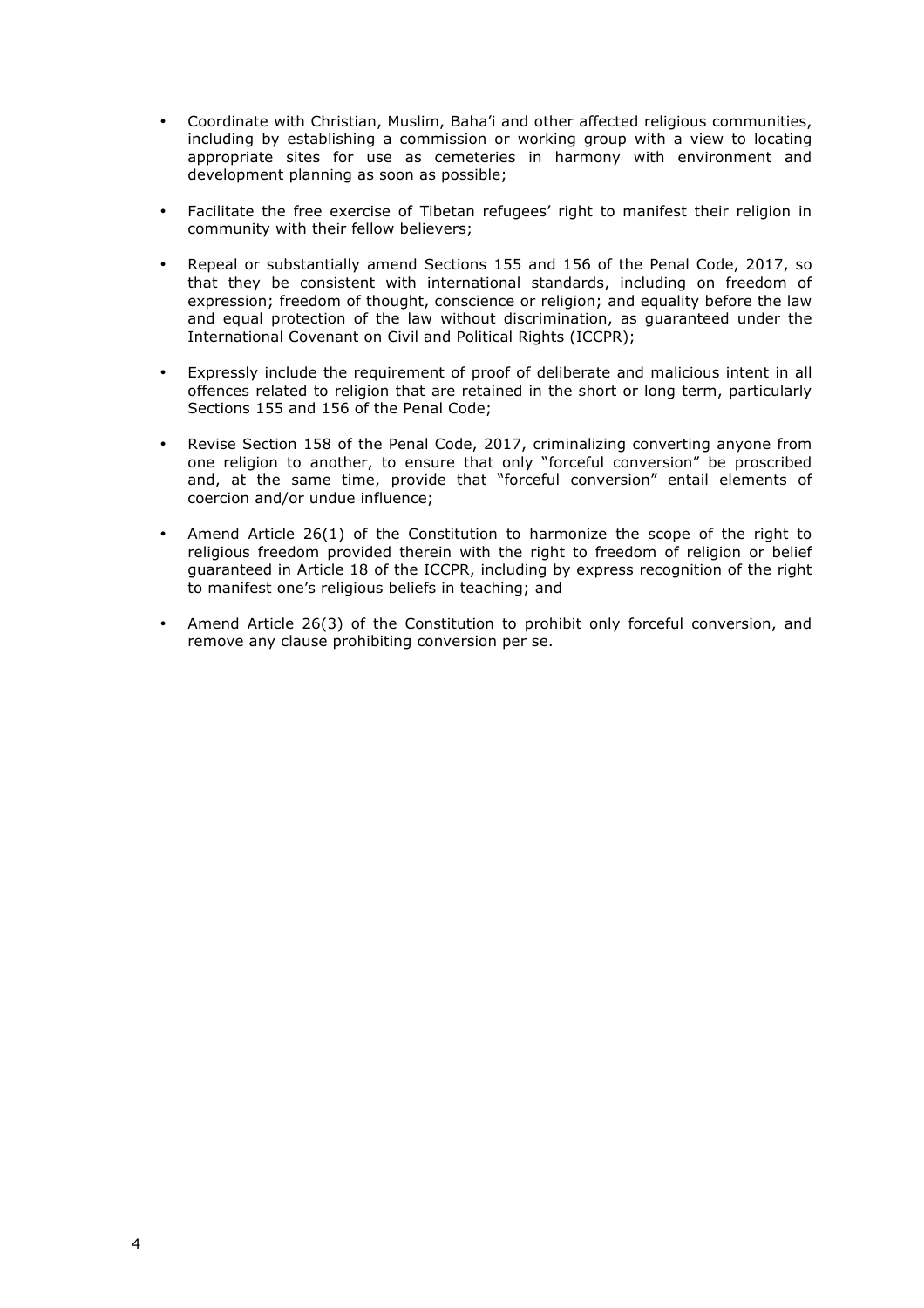#### <span id="page-6-0"></span>**BACKGROUND**

Nepal is a country with a population that practises diverse religions and faiths. According to statistics published by the Nepali authorities, the vast majority of people in Nepal are Hindu, comprising approximately 81.3 per cent of the population; the second most popular religion in the country is Buddhism, accounting for 9.04 per cent of the population; Islam is the third, with 4.38 per cent; Kiratism the fourth, at 3.04 per cent of the population;<sup>1</sup> and Christianity the fifth one, accounting for 1.41 per cent of the population.<sup>2</sup> Other five religions officially recorded by the authorities in Nepal cover less than 1 per cent of the population.<sup>3</sup>

Nepal became a secular State pursuant to the promulgation of the Interim Constitution of Nepal, 2007, $4$  which marked the end of a ten-year-long armed conflict. Prior to that, Nepal had been an official Hindu State since 1962 as declared by the then Constitution,<sup>5</sup> and an unofficial Hindu State before that time. $^6$ 

Even though Nepal has officially been a secular State since the promulgation of the Interim Constitution in 2007, as the Special Rapporteur on the situation of human rights and fundamental freedoms of indigenous peoples noted in his July 2009 report following his December 2008 visit to the country, the special status attributed to Hinduism in the country has persisted. For instance, most official festivities in Nepal align with the Hindu calendar, and "a number of discriminatory regulations still persist such as the prohibition of cow-slaughtering, which leads to the prosecution of many indigenous individuals who have traditionally relied on cows for their subsistence or religious practices."<sup>7</sup>

The Special Rapporteur also observed that the official declaration of Hinduism as the State religion in 1962 had over the years perpetuated homogenization of religious identity of the country.<sup>8</sup> The Special Rapporteur noted that this deprived indigenous people of cultural recognition, $9$  and "the opportunity to fully exercise their cultural rights, resulting in the gradual loss of their distinct languages and cultural and spiritual traditions",<sup>10</sup> and had a discriminatory effect on indigenous people leading to suppression or complete undermining of their religion or belief. $11$ 

The current Constitution of Nepal, which came into force in 2015, retains the secular character of the State introduced by the then Interim Constitution in 2007. However, the present Constitution defines "secular" to mean the "protection of religion and culture being practised since ancient times and religious and cultural freedom," which the Supreme Court has in the past interpreted as affording a special status to Hinduism.<sup>12</sup>

 $<sup>1</sup>$  Religion of the Kirati tribes of Nepal.</sup>

<sup>2</sup> Government of Nepal, Central Bureau of Statistics (CBS), Statistical Pocketbook Nepal, 2016, June 2017, Kathmandu, p. 33, available at:

http://cbs.gov.np/publications/Statistical%20Pocket%20Book%202016 [accessed on 10 April 2018]. <sup>3</sup> Ibid, p. 35. The census is silent on the number of people espousing atheistic beliefs, agnosticism or humanism.

 $4$  Interim Constitution of Nepal, 2007 (2063 B.S.) Article 4 (1).

 $5$  See. Constitution of the Kingdom of Nepal, 1990 (2047 B.S.), Article 4 (1); The Constitution of Nepal, 1962 (2019 B.S.), Article 3 (1).

 $6$  See, Constitution of the Kingdom of Nepal, 1958 (2015 B.S.), Article 1 (3). See also, Government of Nepal's Constitutional Act, 1947 (2004 B.S.), Preamble.

 $<sup>7</sup>$  James Anaya, Special Rapporteur on the Situation of Human Rights and Fundamental Freedoms of</sup> Indigenous People, Report on the Situation of Indigenous Peoples in Nepal, UN Doc. A/HRC/12/34/Add.3, (2009), para. 43.

 $8^{8}$  Ibid., para. 7.

 $<sup>9</sup>$  Ibid., para. 16.</sup>

 $10$ Ibid, para. 42.

 $<sup>11</sup>$ Ibid, para. 43.</sup>

<sup>12</sup> *Charles Mendes et. al. v. His Majesty's Government,* Nepal Law Journal 2046, Vol. 6, Decision No. 3855. See also, US Bureau of Democracy, Human Rights and Labor International Religious Freedom Report for 2017, available at:

https://www.state.gov/j/drl/rls/irf/religiousfreedom/index.htm?year=2017&dlid=281030#wrapper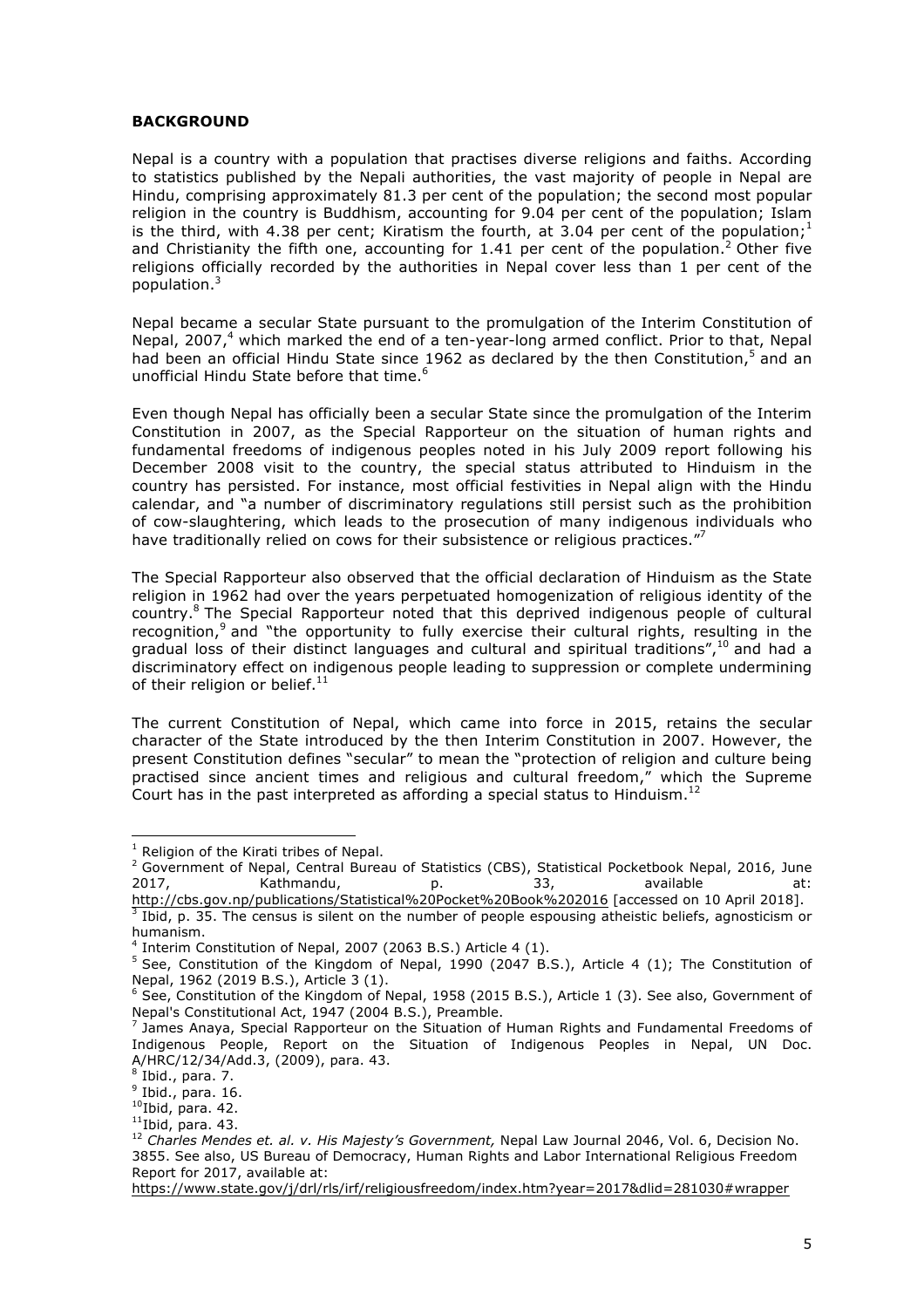Although Nepal's commitment to equality, non-discrimination and social justice is embodied in various provisions of the Constitution, $^{13}$  social realities reveal a different picture altogether. For example, the Human Development Index (HDI) value for the Muslim community in Nepal is 0.422, which is significantly lower than that of Brahmin/Chettris, who are predominantly Hindu, and who have a HDI value of 0.538.<sup>14</sup> This disparity has been largely attributed to low educational attainment of Muslims in the country.<sup>15</sup> Although HDI values of the Muslim community in Nepal have risen slightly, from 0.401 in 2009 to 0.422 in 2014, the progress is negligible at best.<sup>16</sup> While there may be a number of reasons that could explain these differences in HDI values, including ethnicity and location, religion appears to be a significant factor.

PEW global research reports on freedom of religion from 2017 and 2018 indicate that levels of social hostilities towards religious minorities in Nepal rose from moderate levels in 2014 to high levels in 2015 and 2016.<sup>17</sup> For example, Hindu politicians made speeches attacking the "epidemic" of conversions and Christians who sought to "convert" Hindus, and local communities in the Kathmandu Valley opposed burials by perceived "outsiders" "making it difficult for Protestant churches to access land they had bought years earlier."<sup>18</sup> Likewise, unlawful restrictions by the Government on freedom of religion were also on the rise, <sup>19</sup> including restrictions on non-governmental organizations (NGOs) preaching or promoting religious conversion, and the introduction of new laws criminalizing "proselytism" and "blasphemy".

In recent years, there has also been an increase in communal tensions in the country. For example, certain Hindu groups have started declaring 'Religion Conversion Restricted Zones' in at least three different locations, including in the cities of Butawal, 184 kilometers to the West of Kathmandu, and Bhaktapur, 15 kilometers to the East of Nepal's capital. Those carrying out such acts appear to be emboldened by new legal provisions in the Constitution that prohibit "conversion", giving them a cloak of legitimacy.

In April 2018, Srinibas Acharya, a well-known Hindu religious leader, was shot in Biratnagar, a city in the plains bordering India. Shortly after the incident, he was arrested after preliminary investigations showed that he had deliberately got himself shot, allegedly to fuel a religious riot in the city. Srinibas Acharya has long been advocating that Nepal be made a Hindu State once again.

Against this background, in December 2017 the Special Rapporteur on Freedom of Religion and Belief sent a country visit request to the Government of Nepal.<sup>20</sup> Thus far, the

<sup>&</sup>lt;sup>13</sup> See, Constitution of Nepal, (2015 A.D.) Articles  $18(2)(3)$ ,  $38(3)$ ,  $50(2)$ ,  $51(c)(5)$ .

<sup>&</sup>lt;sup>14</sup> National Planning Commission (NPC) & United Nations Development Programme (UNDP), Nepal Human Development Report 2014: Beyond geography, unlocking human potential, 2014, p. 17, available at: http://www.np.undp.org/content/nepal/en/home/library/human\_development/humandevelopment-report-2016.html [accessed 10 April 2018].

 $\frac{15}{15}$  Ibid, p. 18.

<sup>&</sup>lt;sup>16</sup> United Nations Development Programme (UNDP), Nepal Human Development Report 2009: State transformation and human development", 2009, p. 43, available at: http://hdr.undp.org/sites/default/files/nepal\_nhdr\_2009.pdf [accessed 21 April 2018].

<sup>&</sup>lt;sup>17</sup> Pew Research Center, "Global Restrictions on Religion Rise Modestly in 2015, Reversing Downward Trend", 11 April 2017, p. 18, available at: http://assets.pewresearch.org/wpcontent/uploads/sites/11/2017/04/24102207/Pew-Research-Center-Religious-Restrictions-2017-FULL-

REPORT.pdf [accessed 13 April 2018] and Pew Research Center, "Global uptick in Government Restrictions on Religion in 2016", 21 June 2018, available at: http://assets.pewresearch.org/wpcontent/uploads/sites/11/2018/06/27121723/Restrictions-IX-FULL-REPORT-WITH-APPENDIXES.pdf [accessed 1 July 2018]

<sup>&</sup>lt;sup>18</sup> Pew Research Center, "Global uptick in Government Restrictions on Religion in 2016", 21 June 2018, available at: http://assets.pewresearch.org/wp-content/uploads/sites/11/2018/06/27121723/Restrictions-IX-FULL-REPORT-WITH-APPENDIXES.pdf [accessed 1 July 2018]

<sup>&</sup>lt;sup>19</sup> Supra fn 17, p. 26.

<sup>&</sup>lt;sup>20</sup> Ahmed Shaheed, Special Rapporteur on Freedom of Religion and Belief, Report of the Special Rapporteur on freedom of religion or belief (Focus: State-Religion Relationships and their Impact on Freedom of Religion or Belief (Advance edited version), UN Doc. A/HRC/37/49, (2018), para. 3.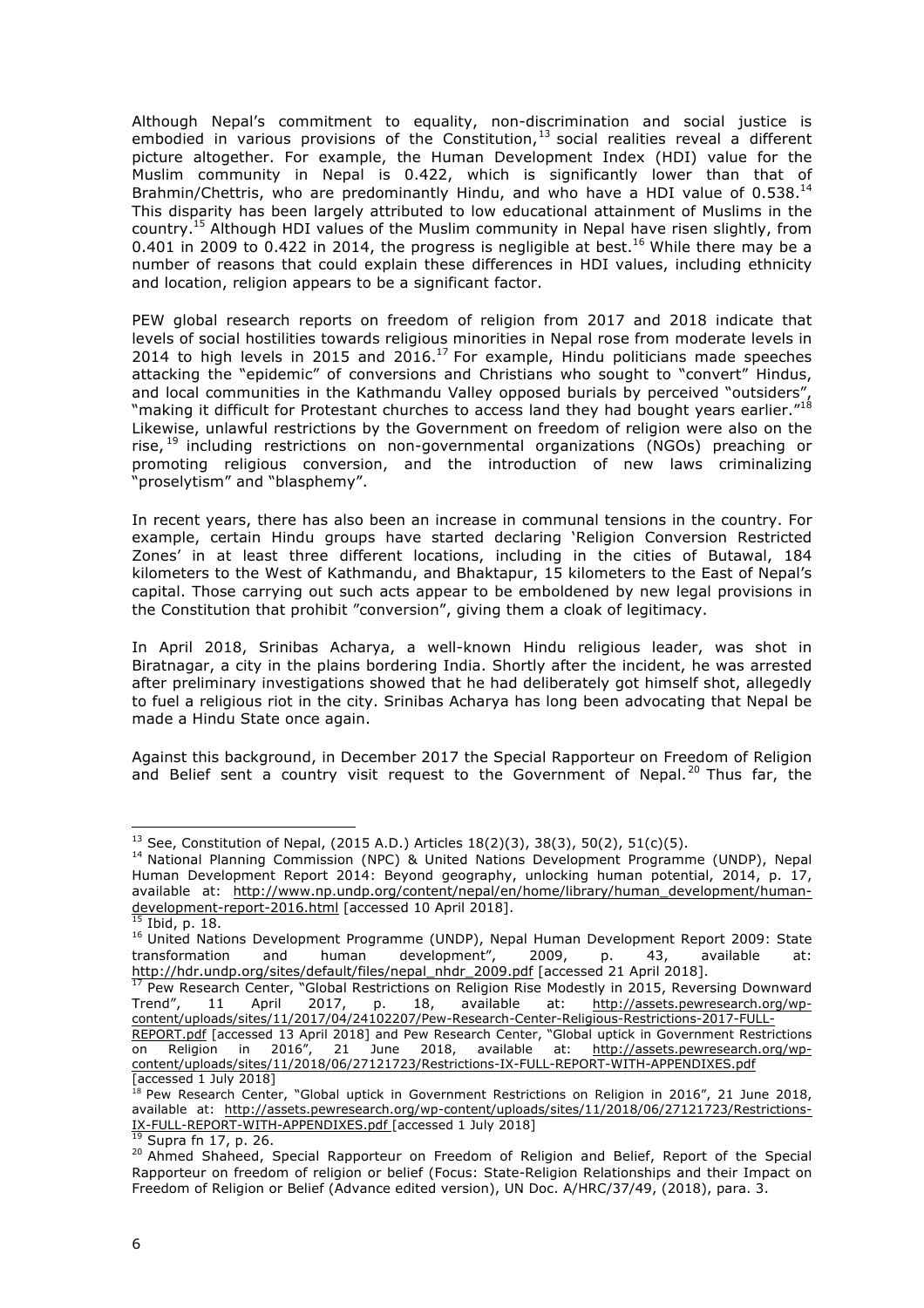Government of Nepal has only acknowledged receipt of such request, but has not agreed to the visit yet. $21$ 

While the ICJ is cognizant that there are multiple challenges related to the protection and promotion of the right to freedom of religion or belief in Nepal, this briefing paper discusses only four of these challenges: (1) the prohibition and criminalization of "proselytism"; (2) offences related to "blasphemy" and "hurting religious sentiment"; (3) discrimination against religious minorities arising from denial of use of burial grounds and cemeteries in and around Kathmandu; and (4) Tibetan Refugees' exercise of their right to freedom of religion or belief.

<sup>&</sup>lt;sup>21</sup> See, United Nations Office of the High Commissioner for Human Rights (OHCHR), Country Visits of the Special Procedures of the Human Rights Council, available at: the Special Procedures of the Human Rights Council, available at: http://spinternet.ohchr.org/\_Layouts/SpecialProceduresInternet/Search.aspx?Lang=en [accessed 15 April 2018].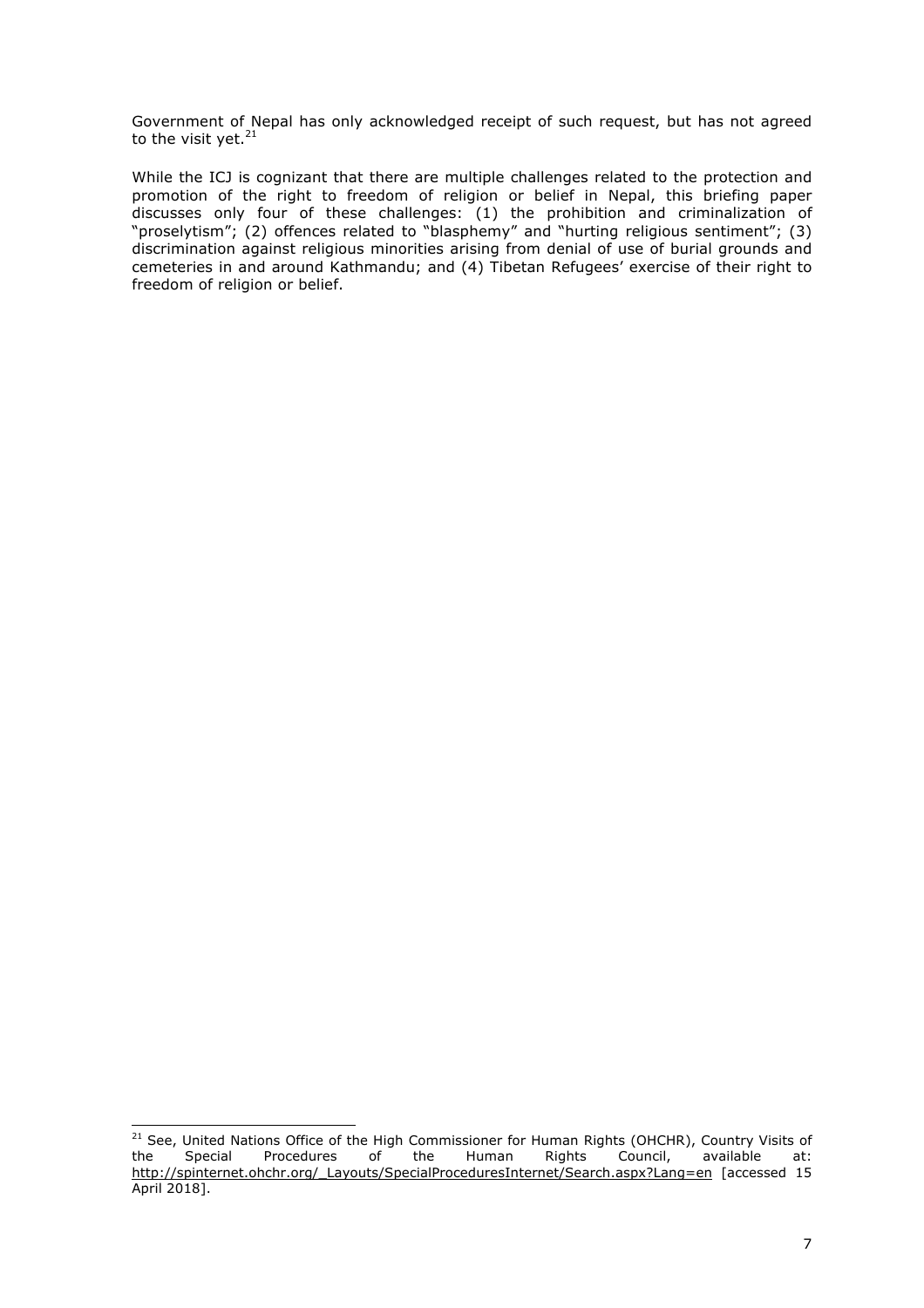#### <span id="page-9-0"></span>**INTERNATIONAL LEGAL FRAMEWORK**

Nepal became party to the International Covenant on Civil and Political Rights (ICCPR) on 14 May 1991.

#### <span id="page-9-1"></span>*Duty to respect, protect and fulfill*

By becoming parties to international human rights treaties, States undertake to respect, protect and fulfill the rights guaranteed therein. The obligation to respect means that States must refrain from interfering with or curtailing the enjoyment of human rights. The obligation to protect requires States to protect individuals and groups against human rights abuses. The obligation to fulfill human rights means that States must take positive action to facilitate their exercise and enjoyment.

#### <span id="page-9-2"></span>*Freedom of religion or belief*

Article 18 of the International Covenant on Civil and Political Rights (ICCPR) guarantees the right to freedom of thought, conscience and religion (hereinafter: freedom of religion or belief). $22$ 

#### **Article 18**

1. Everyone shall have the right to freedom of thought, conscience and religion. This right shall include freedom to have or to adopt a religion or belief of his choice, and freedom, either individually or in community with others and in public or private, to manifest his religion or belief in worship, observance, practice and teaching.

2. No one shall be subject to coercion which would impair his freedom to have or to adopt a religion or belief of his choice.

3. Freedom to manifest one's religion or beliefs may be subject only to such limitations as are prescribed by law and are necessary to protect public safety, order, health, or morals or the fundamental rights and freedoms of others.

4. The States Parties to the present Covenant undertake to have respect for the liberty of parents and, when applicable, legal guardians to ensure the religious and moral education of their children in conformity with their own convictions.

The right to freedom of religion or belief is also guaranteed in other international human rights instruments, both treaties<sup>23</sup> and declaratory standards,<sup>24</sup> including the UN General

<sup>&</sup>lt;sup>22</sup> UN General Assembly, International Covenant on Civil and Political Rights, 16 December

<sup>1966,</sup> United Nations, Treaty Series, vol. 999, p. 171, Article 18 (1).

<sup>&</sup>lt;sup>23</sup>See, e.g., UN General Assembly, International Covenant on Civil and Political Rights, 16 December 1966, United Nations, Treaty Series, vol. 999, p. 171, Article 18; United Nations Educational, Scientific and Cultural Organization (UNESCO), Convention for the Safeguarding of the Intangible Cultural Heritage, 2003, Paris, UN Doc. MISC/2003/CLT/CH/14, Article 2 (C). See also Convention on the Rights of the Child, 20 November 1989, United Nations, Treaty Series, vol. 1577, p. 3; and UN General Assembly, Convention on the Elimination of All Forms of Discrimination against Women, 18 December 1979, A/RES/34/180.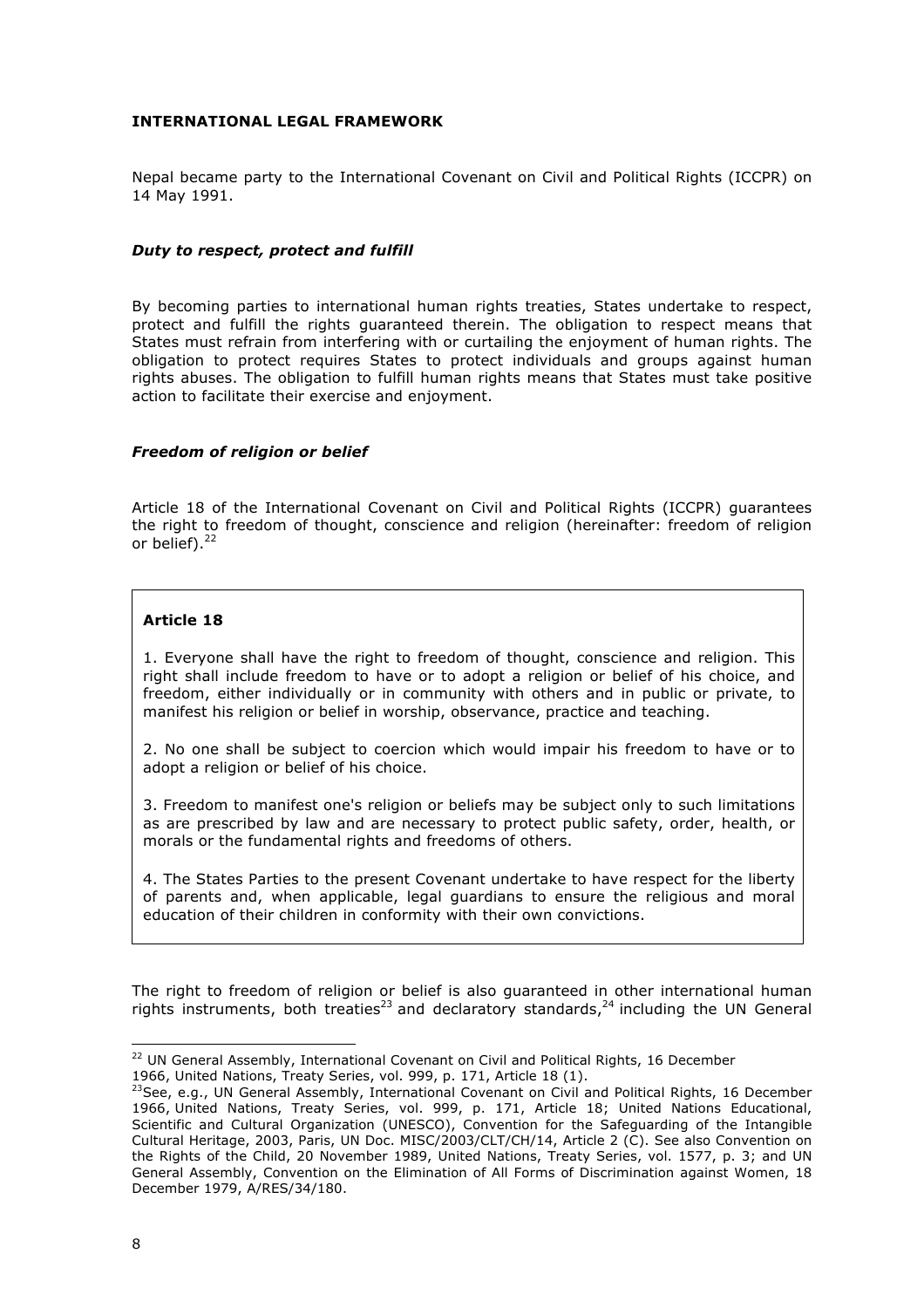Assembly's Declaration on the Elimination of All Forms of Intolerance and of Discrimination Based on Religion or Belief of 1981, and has been elaborated on in great depth, among others, by the UN Human Rights Committee, and the Special Rapporteur on freedom of religion or belief, the Special Rapporteur on the Situation of Human Rights and Fundamental Freedoms of Indigenous People and the Special Rapporteur on Contemporary Forms Of Racism, Racial Discrimination, Xenophobia And Related Intolerance in their reports.<sup>25</sup>

The right to freedom of religion or belief includes a broad range of rights, including the freedom to have or to adopt a religion or belief of one's choice, and the freedom to manifest one's religion or belief in worship, observance, practice and teaching, either individually or in community with others, in public or private. $^{26}$ 

Moreover, the right to freedom of religion or belief encompasses the right to freedom of thought and personal convictions in all matters, and protects all kinds of beliefs, whether theistic, non-theistic or atheistic beliefs, and the freedom not to disclose one's religion or belief. $<sup>2</sup>$ </sup>

# <span id="page-10-0"></span>*Freedom of Expression*

Article 19(1) of the ICCPR guarantees the right of everyone to hold opinions without interference, and Article 19(2) guarantees the right of everyone to freedom of expression, including to impart information and ideas of all kinds, regardless of frontiers, either orally, in writing or in print, in the form of art, or through any other media of his or her choice.

The UN Human Rights Committee, expounding on Article 19 of the ICCPR, has specifically stated: "Prohibitions of displays of lack of respect for a religion or other belief system, including "blasphemy laws", are incompatible with the Covenant, except in the specific circumstances envisaged in Article 20, paragraph 2, of the Covenant".<sup>28</sup> The Human Rights Committee has further clarified that it is impermissible for any such laws to discriminate in

<sup>25</sup> The analysis in this briefing is largely based on the authoritative interpretations of the right to freedom of religion or belief provided by the Special Rapporteurs.

 $26$  E.g., ICCPR, Article 18 (1).

<sup>&</sup>lt;sup>24</sup> See, e.g., UN General Assembly, Universal Declaration of Human Rights, 10 December 1948, UN GA resolution 217 A (III), Article 18; UN General Assembly, Declaration on the Elimination of All Forms of Intolerance and of Discrimination Based on Religion or Belief, 25 November 1981, UN Doc. A/Res/36/55; UN General Assembly, Combating Intolerance, Negative Stereotyping, Stigmatization, Discrimination, Incitement to Violence and Violence Against Persons, Based on Religion or Belief, adopted by the General Assembly Resolution 72/176 of 29 January 2018, UN Doc. A/RES/72/176; UN General Assembly, Freedom of Religion or Belief, adopted by the General Assembly Resolution 72/177 of 19 December 2017, UN Doc. A/RES/72/177; UN General Assembly, Freedom of Religion or Belief, adopted by the General Assembly Resolution 71/196 of 24 December 2016, UN Doc. A/RES/71/196; UN General Assembly, Combating Intolerance, Negative Stereotyping, Stigmatization, Discrimination, Incitement to Violence and Violence Against Persons, Based on Religion or Belief, adopted by the General Assembly Resolution 71/195 of 23 January 2017, UN Doc. A/RES/71/195; UN General Assembly, Effective Promotion of the Declaration on the Rights of Persons Belonging to National or Ethnic, Religious and Linguistic Minorities, adopted by the General Assembly Resolution 70/166 of 22 February 2016, UN Doc. A/RES/70/166; UN General Assembly, Elimination of All Forms of Intolerance and of Discrimination Based on Religion or Belief, adopted by the General Assembly Resolution 66/168 of 11 April 2012, UN Doc. A/RES/66/168.

 $27$  UN Human Rights Committee (HRC), General Comment 22: The Right to Freedom of Thought, Conscience and Religion (Article 18), 27 September 1993, UN Doc. CCPR/C/21/Rev.1/Add.4, paras 1 – 2.

<sup>&</sup>lt;sup>28</sup> UN Human Rights Committee, Concluding Observations on the United Kingdom of Great Britain and Northern Ireland-the Crown Dependencies of Jersey, Guernsey and the Isle of Man, 25 April 2000, UN Doc. CCPR/CO/79/Add.119, HRC, GC 34, para. 48. Article 20(2) of the ICCPR relates to the prohibition of advocacy of national, racial or religious hatred that constitutes incitement to discrimination, hostility or violence. This prohibition does not necessarily mean censorship or stifling of freedom of expression but possibility of civil remedies. See Commission of Human Rights, Travaux Preparatoires of Article 20 of the International Covenant on Civil and Political Rights, UN Doc. E/CN.4/SR.377,10, cited at, Michael G. Kearney, The Prohibition of Propaganda for War in International Law, 2007, New York, Oxford University Press, p. 111.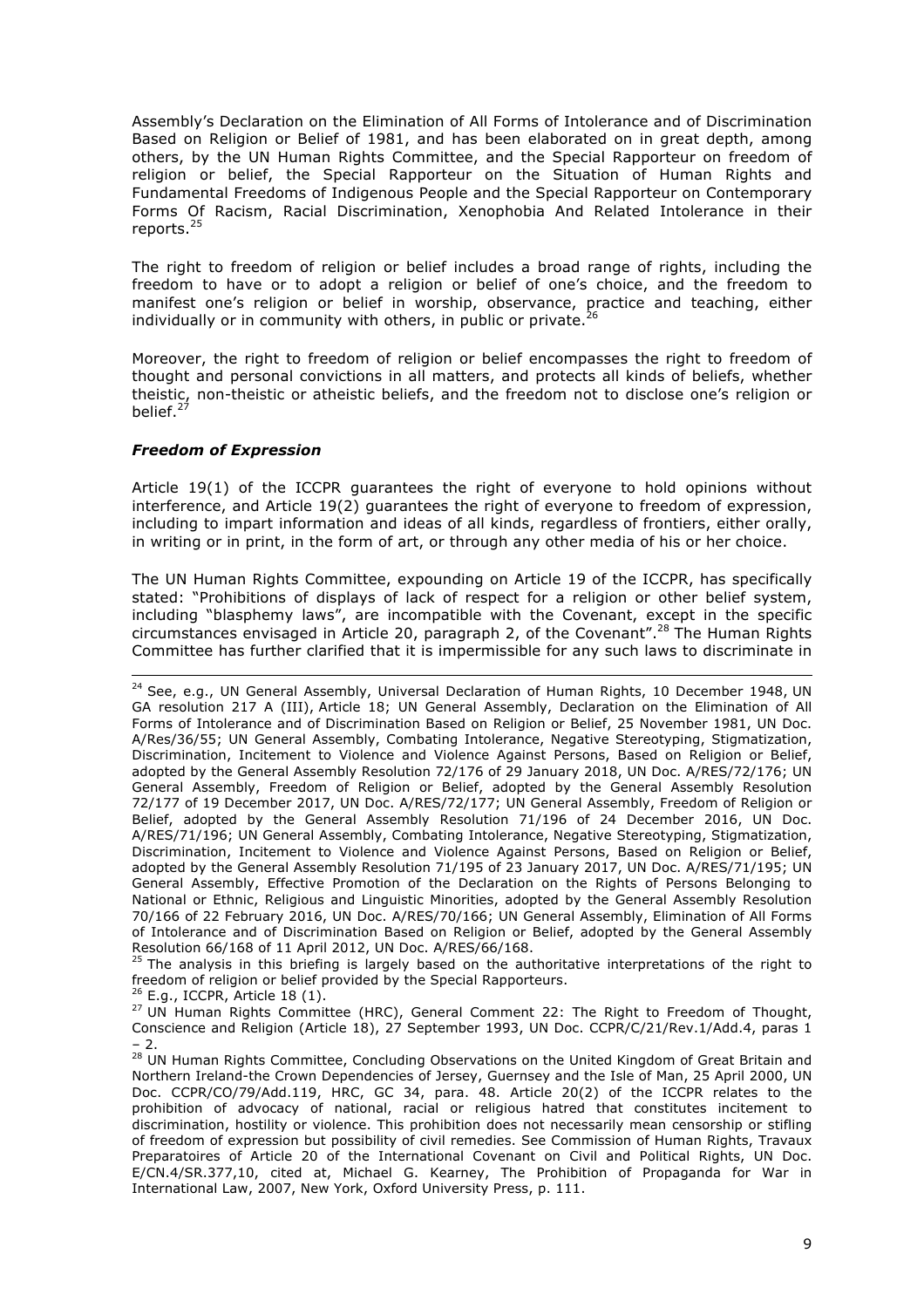favour of or against a particular religion or belief system, or their adherents over another or religious believers over non-believers. It is also impermissible for such prohibitions to be used to prevent or punish criticism of religious leaders or commentary on religious doctrine and tenets of faith.

Additionally, the Human Rights Committee has observed that, "all forms of opinions are protected including opinions of a…religious nature", and that, "harassment, intimidation or stigmatization of a person, including arrest, detention, trial or imprisonment for reasons of the opinions they may hold, constitutes a violation of Article 19(1).<sup>"29</sup>

The Human Rights Committee has also considered that criminalizing the holding of an opinion, no matter what the opinion, is incompatible with Article  $19.^{30}$ 

Freedom of expression, on the other hand, is not an absolute right, and it may be subject to State regulation for the furtherance of those purposes set forth in Article 19(3) of the ICCPR, for example. These include the respect of the rights or reputations of others and the protection of national security, public order, or of public health or morals. However, protection of a particular religion or religious belief per se, or someone's religious sentiments for that matter, do not constitute legitimate grounds recognized under international human rights law and standards for the lawful imposition of certain restrictions on the exercise of the right to freedom of expression.

Conversely, there may be instances in which someone's freedom of expression may be lawfully restricted, including for the protection of certain religious communities, particularly minorities, from discrimination. However such restrictions should be prescribed by law, for the purposes recognized by the ICCPR, and be strictly necessary for the protection of interests set forth in Article 19(3) ICCPR. $\frac{3}{2}$ 

In *Ross v. Canada,*<sup>32</sup> the UN Human Rights Committee examined the circumstances in which freedom of expression may be lawfully restricted to protect the interest of a religious community. The case related to the transfer of Malcolm Ross, a resource teacher for remedial reading, to a non-classroom teaching position because of his public statements and writings widely perceived as "anti-Jewish". The Human Rights Committee concluded that the restrictions imposed on the author by the State party "were for the purpose of protecting the "rights or reputations" of persons of Jewish faith, including the right to have an education in the public school system free from bias, prejudice and intolerance."33 The Committee agreed that the State party had established a causal link between the author's anti-Semitic views and the 'poisoned school environment' experienced by Jewish children in schools, and thus, ultimately, found that the removal of

<sup>&</sup>lt;sup>29</sup> UN Human Rights Committee (HRC), General Comment 34: Freedoms of Opinion and Expression (Article 19), UN Doc. CCPR/C/GC/34, (2011), para. 9, available at: http://www2.ohchr.org/english/bodies/hrc/docs/gc34.pdf [accessed 24 April 2018]. Ibid., para 48.

<sup>31</sup> *Malcolm Ross v. Canada*, Human Rights Committee Communication No. 736/1997, UN Doc. CCPR/C/70/D/736/1997 Views of 26 October 2000, see paras 11.1 – 11.6.

 $32$  Ibid., the author (Mr. Malcolm Ross) submitted a communication to the Human Rights Committee claiming that Canada as a State Party to the ICCPR had violated his rights set forth in Articles 18 and 19 of the Covenant. The author worked as a modified resource teacher for remedial teaching from 1976 onwards until 1991. Throughout this period the author published several books, pamphlets and appeared in television interviews. The content of his books, pamphlets and interviews were anti-Semitic. After complaints from a few parents the author's in class teachings were monitored from 1979 onwards and he was also warned that continued public discussion of anti-Semitic views could lead to his dismissal. However, he once again appeared in a television interview which led to a complaint being filed by a Jewish parent with the Human Rights Commission of New Brunswick stating that the lack of action against the author by the commission and the school board implied that they condoned the author's anti-Semitic views and violated Jewish and other minority students' rights against non discrimination. This led to the author being placed under a legal moratorium on publication or expression of anti-Semitic views for 18 months, violation of which could lead to his dismissal. The author claimed that the State Party violated his right to freedom of opinion and expression and his right to freedom of religion (see paras 2.1, 2.2, 2.3, 4.3).

<sup>33</sup> *Ross v. Canada*, supra note 31, para. 11.5.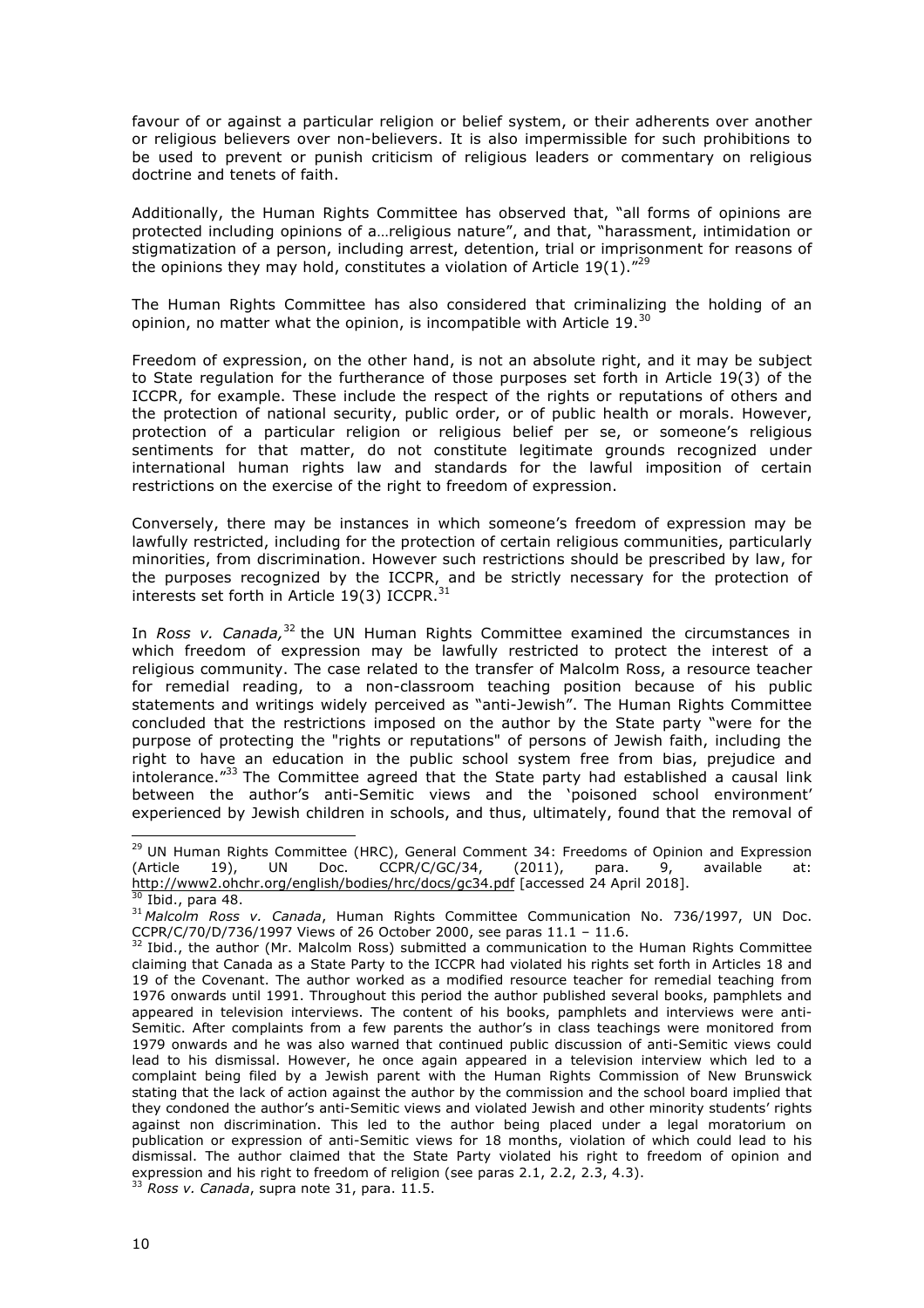the author from a teaching position was a restriction necessary to protect the rights and freedoms of Jewish children to a learning environment free of bias and prejudice.  $34$ Additionally, the Committee observed that the restrictions placed on the author did not go any further than strictly required to fulfill the protective purpose.<sup>35</sup>

#### <span id="page-12-0"></span>*"Proselytism"*

In General Comment 22, the Human Rights Committee has stated: "the practice and teaching of religion or belief includes acts integral to the conduct by religious groups of their basic affairs…the freedom to establish seminaries or religious schools and the freedom to prepare and distribute religious texts or publications."<sup>36</sup>

Similarly, the 1981 Declaration on the Elimination of All Forms of Intolerance and of Discrimination Based on Religion or Belief of the General Assembly states that the right to freedom of thought, conscience, religion or belief includes the freedom, "to write, issue and disseminate relevant publications in these areas", and "to teach a religion or belief in places suitable for these purposes."

The Special Rapporteur on freedom of religion or belief has noted that proselytism is itself inherent in religion, which explains its legal status in international instruments and in the 1981 Declaration.

Similarly, under international standards, missionary activity is accepted as a legitimate expression of religion or belief and, therefore, enjoys the protection afforded by Article 18 of the ICCPR and other relevant international instruments. The UN Special Rapporteur on freedom of religion or belief has underscored that missionary activity cannot be considered a violation of the right to freedom of religion or belief of others "if all involved parties are adults able to reason on their own and if there is no relation of dependency or hierarchy between the missionaries and the objects of the missionary activities."<sup>37</sup>

Not only would constraints on peaceful acts of proselytism almost always be inconsistent with Article 18 of the ICCPR, but also, even when the circumstances may justify the authorities' taking of constraining measures on the exercise of the right, such measures would have to be justified on the facts of each case. At the minimum, this means they must pursue a legitimate aim, be strictly necessary and proportionate, and be applied in a non-discriminatory manner.

#### <span id="page-12-1"></span>Force, coercion, undue influence or pressure and other forms of abuse

The scope of the freedom afforded to persons to practise a religion or belief, including through the production and distribution of information about their religion or belief is wide. However, as long as they are warranted and in accordance with Article 18, paragraph 3, of the Covenant, certain limitations on the right to freedom of religion or belief may be imposed lawfully. In this context, however, it should be noted that Article 18(3) of the ICCPR allows for restrictions only in very exceptional cases, and that, even in such cases, most measures of limitations would not require the resort to the criminal law, and that measures short of the criminal law may be effective and suffice.

Any measure taken by the authorities should clearly distinguish between, on the one hand, religious teachings, as a rightful manifestation of the right to freedom of religion or belief, as well as the legitimate exercise of the right to freedom of opinion and expression and, on the other hand, acts which, through the use of coercion, force, undue influence or pressure

 $34$  Ibid.

 $\frac{35}{35}$  Ibid.<br> $\frac{35}{36}$  Human Rights Committee, GC 22, para. 4.

<sup>&</sup>lt;sup>37</sup> Asma Jahangir, Special Rapporteur of the Commission on Human Rights on Freedom of Religion or Belief , Elimination of All Forms of Religious Intolerance, UN Doc. A/60/399, (2005), para. 67.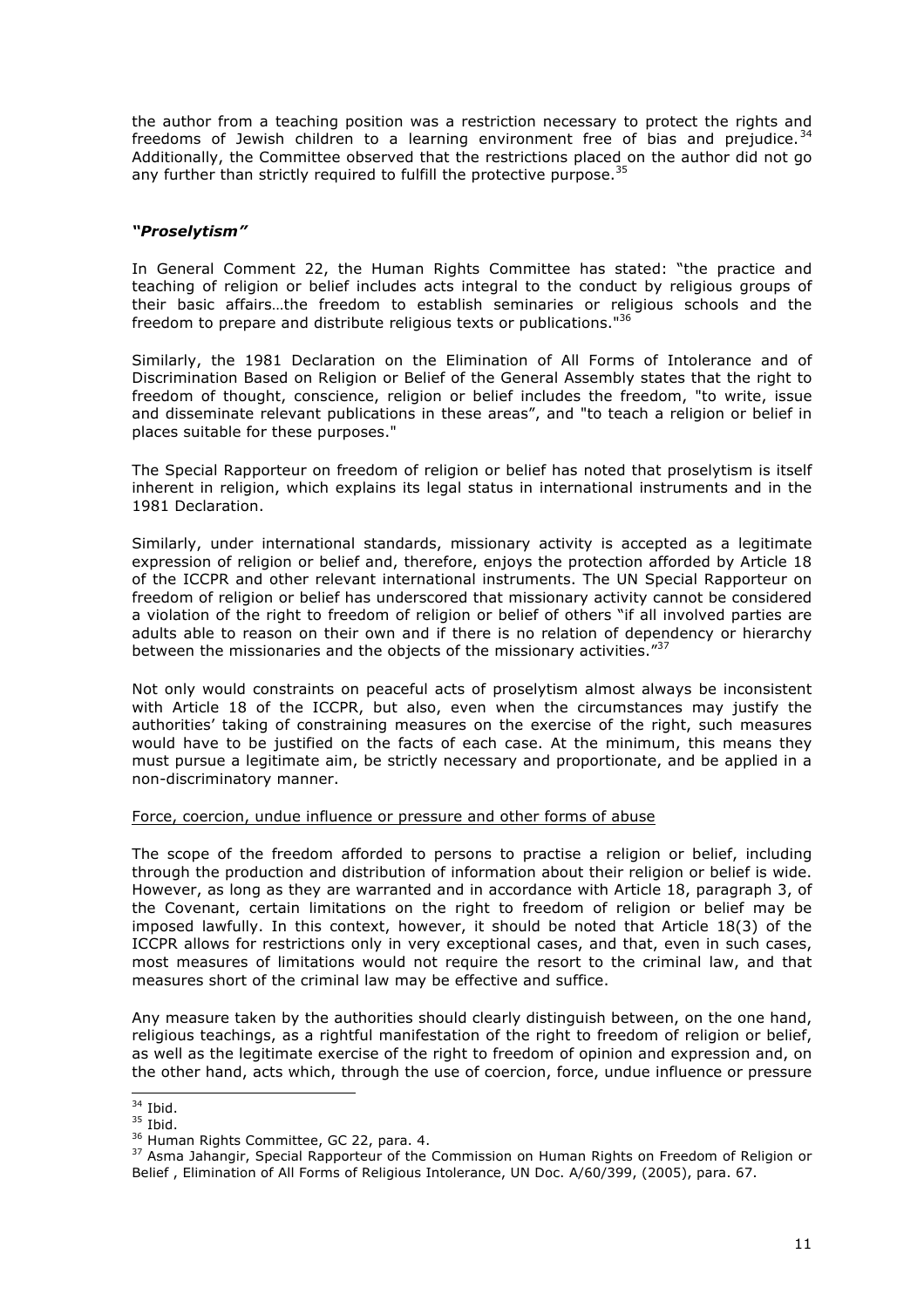or other forms of abuse seek to pressurize and coerce another person into adopting a particular religious belief. The former are legitimate manifestations of one's rights (i.e., one's rights to freedom of religion or belief, and to freedom of opinion and expression) and cannot be lawfully restricted, while the latter amount to acts that nullify or impair another person's right to freedom of religion or belief, in particular, one's right not to be subject to coercion impairing one's right to have or to adopt a religion or belief of one's choice, under Article 18(2) of the ICCPR. As such, those abusive acts would fall outside the scope of Article 18 altogether.

#### <span id="page-13-0"></span>*Presumption of innocence*

The presumption of innocence is one of the most fundamental legal principles of a criminal justice system that upholds human rights and the rule of law. The presumption of innocence underpins criminal procedure, the conduct of criminal trials, as well as substantive criminal law. Until proven guilty beyond any reasonable doubt on the basis of convincing evidence presented by the authorities in a criminal trial that affords the accused fundamental fair trial guarantees, the accused is entitled to be considered innocent. While chiefly a critical important notion with respect to criminal procedure, where it is mainly applicable, the presumption of innocence is also relevant to substantive criminal law, where it entails that serious offences, namely, those that upon conviction may lead to deprivation of liberty, must comprise a culpability requirement. This, in turn, means that for the accused to be found guilty it must be proven that, at the time of the commission or omission of the material element of any offence, they possessed a defined degree of mental culpability,  $38$  deserving censure, for having caused harm.

# <span id="page-13-1"></span>*Principle of Legality*

The principle of legality is a recognized general principle of law, a foundational requirement contained in almost every international human rights instrument,<sup>39</sup> as well as a basic tenet of criminal law. <sup>40</sup> It requires that crimes *–* and corresponding sanctions *–* be defined in law in an intelligible manner, and in a way that clearly outlines what conduct is criminalized. Vague and overbroad laws, purporting to prevent intangible social harms, such as generic "[im]morality" laws, which can be used to punish a wide range of behaviors enforced in an

<sup>&</sup>lt;sup>38</sup> In the criminal law context, culpability may be defined as the blameworthiness of the accused. Generally speaking, people charged with a crime should only be found guilty of that crime when they are actually found to have been culpable for the conduct in question, and they cannot rely on defences, such as incapacity and duress, or other exemptions from criminal liability, including being below the age criminal responsibility. This is why, ordinarily, a higher level of culpability needs to be shown in criminal law than say in civil law (e.g. in tort), at least for serious offences. In fact, generally, the higher level of censure that attaches to a certain crime, the greater level of culpability needs to be proven. In ascertaining their culpability, generally, the accused are blamed for their actual conduct, as well as its consequences.

<sup>39</sup> See, ICCPR, e.g. Article 15(1) in respect of the principle of *nullum crimen sine lege*.

<sup>40</sup> See S Lamb, '*Nullum Crimen, Nulla Poena Sine Lege* in International Criminal Law' in A Cassese & P Gaeta, et al. (eds.). The principle of legality covers several rules, which are interconnected and sometimes overlapping. First, the prohibition on the retroactive application of the criminal law: no act may be punished as a crime that was not a criminal offence under a law applicable to the accused at the time of the act, and the rule that upon conviction the accused may not be punished with a higher penalty than that which was provided in law when the action took place. Second, the rule that the criminal law must be sufficiently clear to provide notice that the act was prohibited at the time it was committed (principle of *lex certa*). Third, the rule that a crime may not be created through analogous application of criminal law (prohibition against analogy or *lex stricta*). Fourth, in line with these rules, it is often also accepted that only criminal law statutes can define a criminal offence and prescribe a penalty (principle of *lex scripta*). See, Piet Hein van Kempen, 'Introduction – Criminal Law and Human Rights', in: P.H.P.H.M.C. van Kempen (ed.), Criminal Law and Human Rights, The International Library of Essays on Criminal Law, England/USA: Ashgate, 2014, p. XI-XXXIII. https://papers.ssrn.com/sol3/papers.cfm?abstract\_id=2953285. See also, some of the general principles of criminal law enshrined in the Rome Statute of the International Criminal Court, e.g., Article 22 *Nullum crimen sine lege*, Article 23 *Nulla poena sine lege*, Article 24 on nonretroactivity *ratione personae*, and Article 25 on individual criminal responsibility.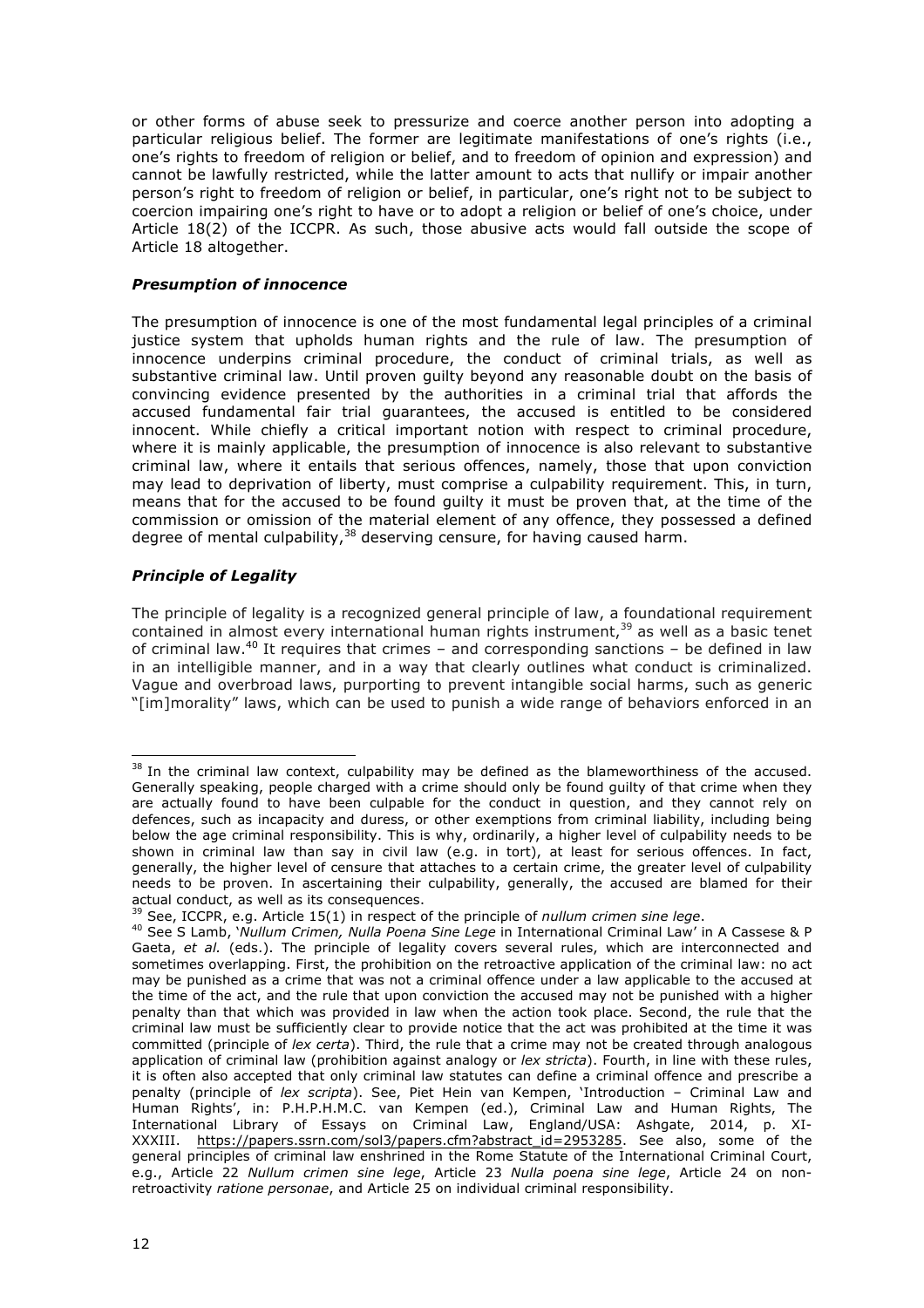abusive manner, likely fail to satisfy the principle of legality.<sup>41</sup>As such, the requirement of legality, and more precisely, legal certainty, or *lex certa*, is another basic principle of general criminal liability, and it is a foundational principle of substantive criminal law. In fact, legal certainty is a general, basic principle of law: namely, the law needs to be predictable, fairly certain and capable of being respected. Legal certainty is particularly important in the criminal law context, given the gravity of the consequences that breaches of the criminal law entail. The principle of legality requires that criminal offences must be clearly, precisely and comprehensibly drafted so as to be ordinarily understood.

<sup>&</sup>lt;sup>41</sup> See, e.g., Siracusa Principles on the Limitation and Derogation Provisions in the International Covenant on Civil and Political Rights.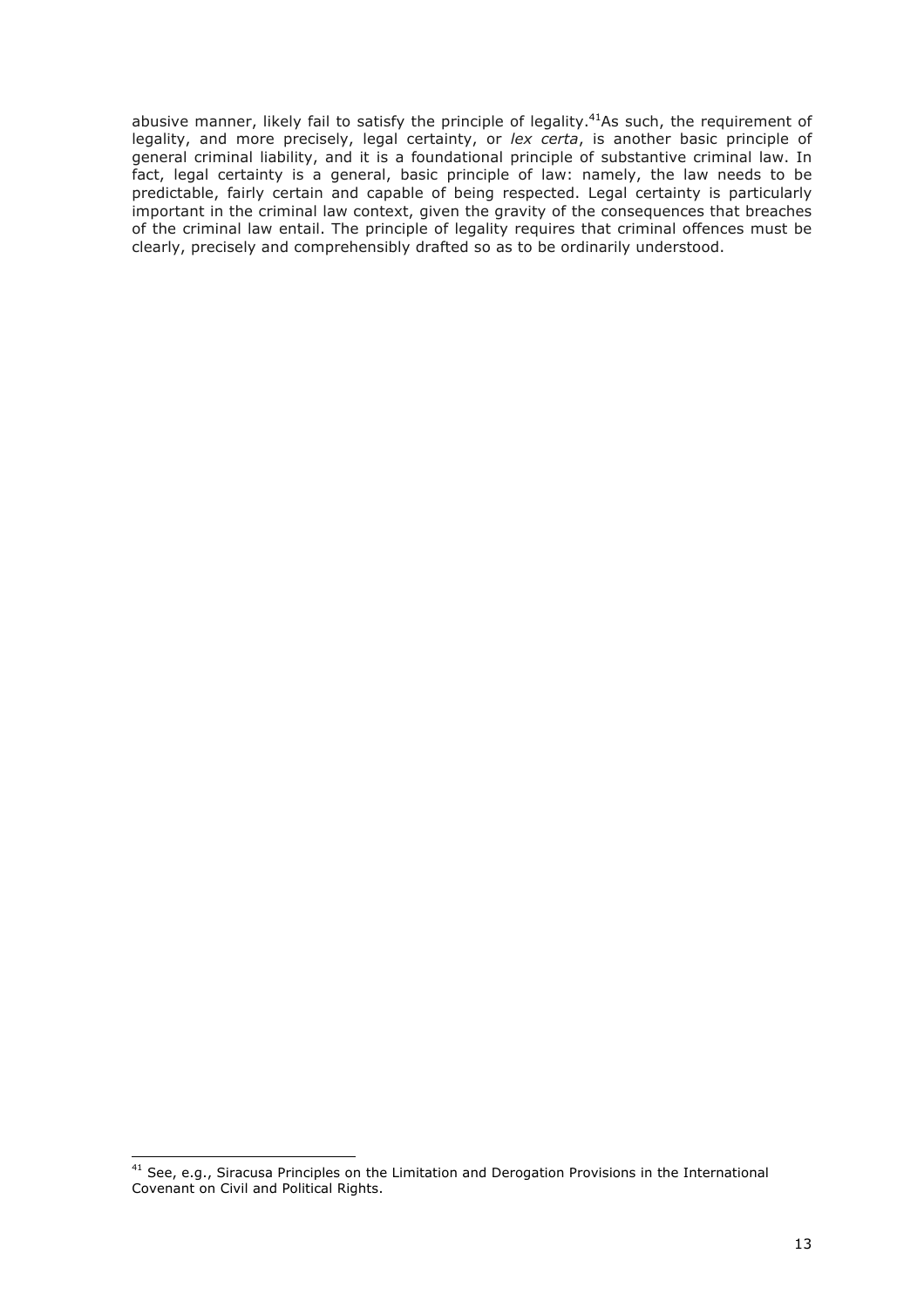#### <span id="page-15-0"></span>**NATIONAL LEGAL FRAMEWORK**

The Constitution of Nepal, 2015, along with the Penal Code, 2017, set out Nepal's legal framework related to the right to freedom of religion or belief.

Nepal consolidated legislation related to criminal offences through the Country Penal (Code) Act, 2017 (hereinafter: Penal Code), which replaced the Country Code (*Muluki Ain*), 1963. The recently adopted Penal Code enters into force on 17 August 2018. $42$  An entire chapter of the Penal Code is dedicated to so-called religious offences.

The following section analyzes the provisions of the Constitution and the Penal Code related to freedom of religion or belief and so-called religious offences in light of Nepal's international human rights obligations to guarantee the right to freedom of religion or belief as enshrined in international human rights law and standards.

#### <span id="page-15-1"></span>*The right to freedom of religion or belief in the Constitution*

The Constitution of Nepal guarantees the right of individuals to freely "profess, practise and preserve" their religion.<sup>43</sup> However, while the Constitution recognizes the right to freedom of religion or belief of those who subscribe to a religious faith, it fails to guarantee the right to freedom of thought and conscience, which, in turn, includes the freedom to have theistic, non-theistic or atheistic beliefs, and the freedom not to profess any religion or belief.<sup>44</sup>

Additionally, the narrow definition of the right to freedom of religion provided in Article 26 of the Constitution fails to guarantee the right to manifest one's religious beliefs through teachings, which, in turn, is an integral part of the freedom to manifest one's religious belief.<sup>45</sup> The UN Human Rights Committee, in its interpretation and elaboration of Article 18 of the ICCPR, has underscored that

*the practice and teaching of religion or belief includes acts integral to the conduct by religious groups of their basic affairs, such as the freedom to choose their religious leaders, priests and teachers, the freedom to establish seminaries or religious schools and the freedom to prepare and distribute religious texts or publications.*<sup>46</sup>

As such, the formulation of the right to freedom of religion or belief in the Nepali Constitution is inconsistent with the right to freedom of religion or belief guaranteed in Article 18 of the ICCPR. In light of this, Nepal has fallen short of the obligation under the Covenant to guarantee that necessary changes be made in its domestic legal framework to ensure that its laws be in conformity with the rights guaranteed under the ICCPR. $47$ 

A number of other provisions in the Constitution also relate to the right to freedom of religion or belief. For example, Article 18 of the Constitution provides for equality before the law, and states there shall be no discrimination in the application of general laws, including on the grounds of "origin, **religion**, race, caste, tribe, sex…" (**emphasis added**)

Furthermore, Article 29 of the Constitution prohibits exploitation, including on the basis of "religion, custom, tradition, culture, practices or any other bases." Article 38 provides that

 <sup>42</sup> Country Penal (Code) Act, 2017 (2074 B.S.), section 1(1).

<sup>43</sup> Constitution of Nepal, Article 26(1).

<sup>&</sup>lt;sup>44</sup> ICCPR, Article 18(1); Human Rights Committee, GC 22, supra note 27, paras 1-2.

<sup>&</sup>lt;sup>45</sup> Human Rights Committee, GC 22, supra note 27, para. 4; Un General Assembly, Declaration on the Elimination of All Forms of Intolerance and of Discrimination Based on Religion or Belief, UN Doc. A/Res/36/55, (1981), Article 6(e).

 $46$  Ibid.

 $47$  ICCPR, Article (2); UN Human Rights Committee (HRC), General Comment 31: The Nature of the General Legal Obligation Imposed on States Parties to the Covenant, CCPR/C/21/Rev.1/Add.13, (2004) para. 13.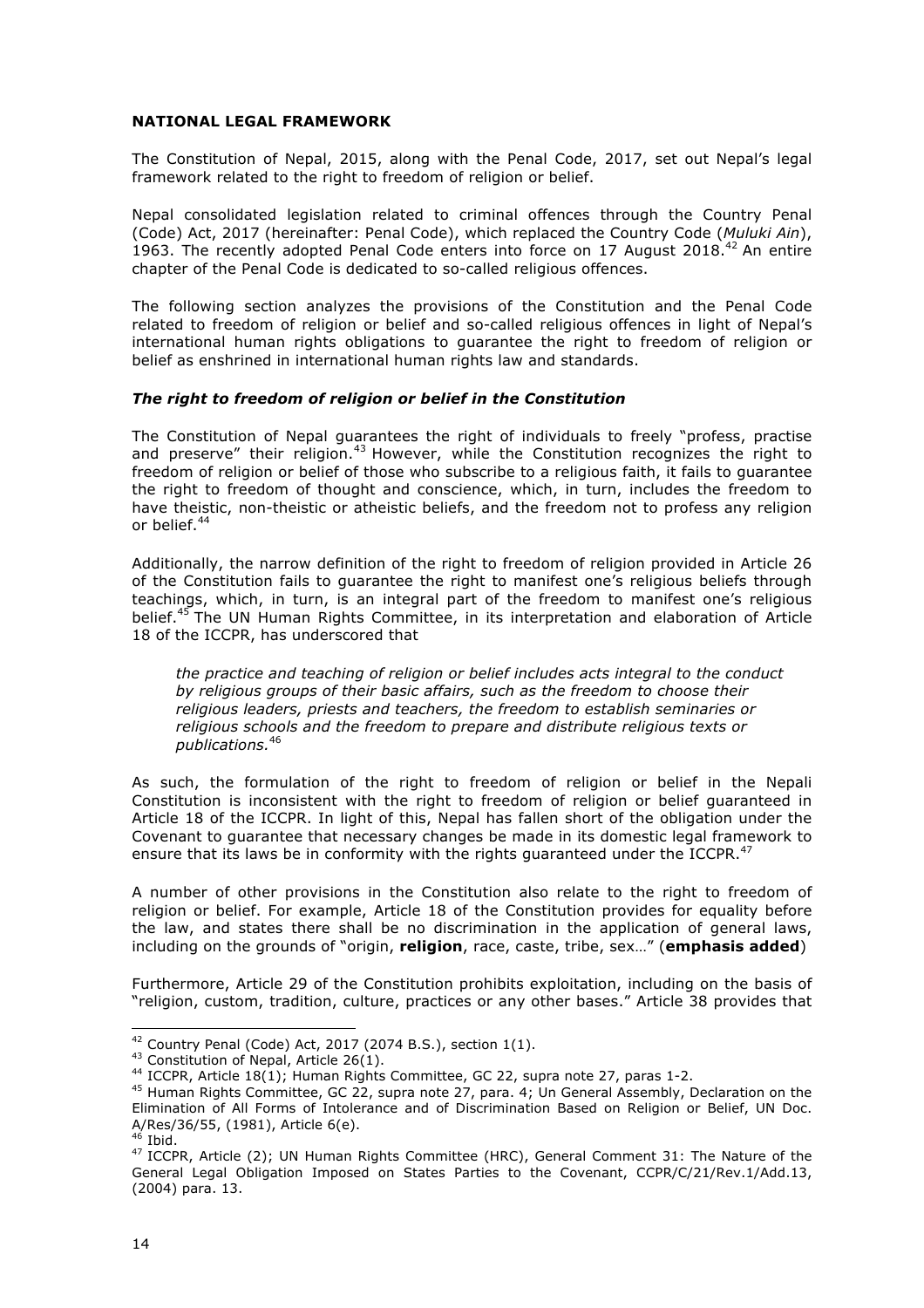there shall not be any physical, mental, sexual or psychological or any other kind of violence against women, or any kind of oppression based on "religious, social and cultural tradition, and other practices."

# <span id="page-16-0"></span>*"Proselytism"*

Nepal has had criminal provisions prohibiting the act of converting a person from one religion to another since 1958.<sup>48</sup> Sections 1 and 1A of Chapter 19 of the Country Code (*Muluki Ain*), 1963, in force until the entry into force of the recently adopted Penal Code on 17 August 2018, criminalized propagating "any religion in such manner as to undermine the religion of others" or causing others to convert their religion. The offence carried a punishment of three to six years' imprisonment upon conviction.

The criminalization of proselytism has been used in the past with blatant disregard of the right to freedom of religion or belief. For instance, in 1983, a Christian pastor, Charles Mendes was charged with proselytism and "creating a disturbance to Hinduism" by distributing pamphlets about Christianity.<sup>49</sup> Charles Mendes had been living in Nepal for almost a decade, selling Bibles, preaching in Churches and preaching the Christian faith to college students. The District Court of Lalitpur, a city located in the south-central part of the Kathmandu valley, acquitted Charles Mendes, a decision that was later upheld by the Appellate Court. However, the prosecution appealed the decision to the Supreme Court, which, in 1989, overturned the acquittal of Charles Mendes, convicted him of proselytism under Article 1 of the Country Code (*Muluki Ain*), 1963, and sentenced him to six years' imprisonment. The Court also ordered that two Nepali citizens who had "converted" from Hinduism to Christianity, allegedly as a result of Charles Mendes' preaching, be "reverted" to Hinduism.<sup>50</sup>

The Supreme Court judgment in *Charles Mendes* gives some insight into the absence of the right to teach a religious faith from the definition of the right to freedom of religion in the Constitution of Nepal, 1962, and in subsequent versions of the Constitution, including the current Constitution of Nepal, 2015, as well as to the special status accorded to "religion and culture being practised since ancient times" in the country. Problematically, the Supreme Court reasoned in its decision in the Mendes case that preaching Christianity adversely affects Hinduism, which enjoyed a protected status in Nepal because it had been practised "from ancient times", unlike other religions like Islam or Christianity.

In the same judgment, the Supreme Court further stated that Article 14 of the then Constitution (i.e., Constitution of Nepal, 1962), $51$  along with Article 1 of Chapter 19 of the Country Code (*Muluki Ain*), 1963, prohibited propagating another religion to "undermine" the Hindu religion, and forbade converting a Hindu believer to another faith – even if done peacefully and without any coercion – and maintained that if anyone converted from Hinduism to another religion, such act "shall be void and such person shall remain as Hindu".

The Court reasoned that the prohibition of proselytism did not curtail the right to profess, practise and preserve religion. The prohibition applied to only two acts: the act of "converting" Hindus to other religions – as that undermined a religion "handed down from

<sup>48</sup> See, Constitution of the Kingdom of Nepal, 1958 (2015 B.S.), Article 5 proviso; The Constitution of Nepal, 1962 (2019 B.S.), Article 14 proviso; Constitution of the Kingdom of Nepal, 1990 (2047 B.S.), Article 19(2); Interim Constitution of Nepal, 2007 (2063 B.S.) Article 23 proviso; Constitution of Nepal, Article 26(3).

<sup>49</sup> See, *Mendes et. al. v. His Majesty's Government,* supra note 12.

<sup>50</sup> Ibid., para. 29.

<sup>&</sup>lt;sup>51</sup> Article 14 of the Constitution of Nepal, 1962 guaranteed the right to religion. Article 14 of the Constitution of Nepal, 1962 said that every person shall have the right to profess, practise and preserve his/her own religion as handed down to him/her from ancient times paying due regard to social and cultural traditions. There is also a proviso, which reads "Provided that no person shall be entitled to convert another person from one religion to another and no person shall act or behave in a manner which may infringe upon the religion of others."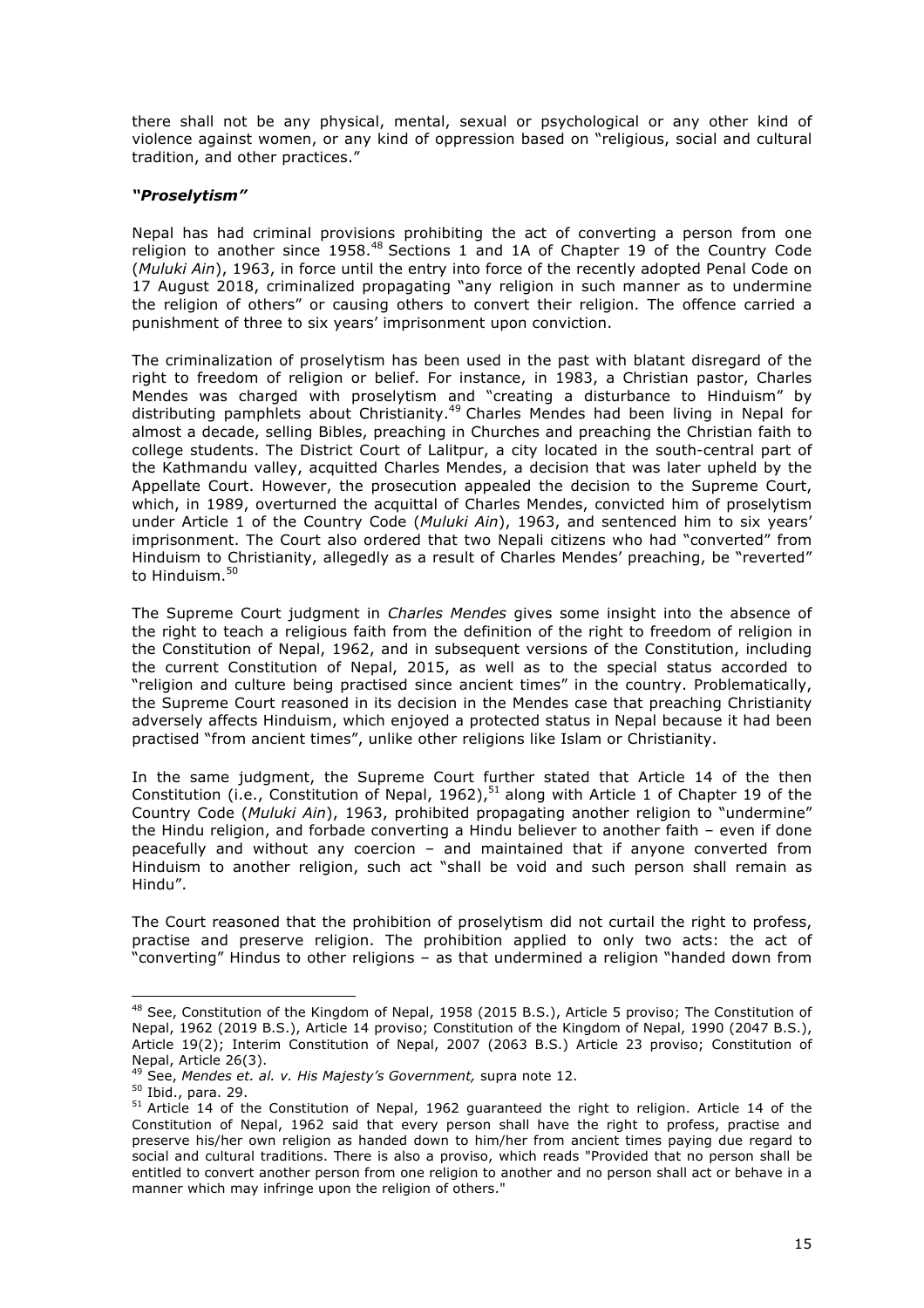the ancient times" – and the act of converting from Hinduism to any other religion, which was void and without any effect.

The Supreme Court took a very narrow approach to the right to freedom of religion or belief, resulting in the exclusion of religious teaching from the scope of the legitimate exercise of the right itself, notwithstanding the fact that, under international standards, teaching is an integral part of the right to freedom of religion or belief. The Court's interpretation that Hinduism is a protected religion because it has been practised since "ancient times" – as opposed to other religions, including Islam and Christianity – was also discriminatory and against the principle of equal protection of the law.

Even though the current Constitution of Nepal, 2015, is "secular", it still protects "religion and culture being practised since ancient times", and retains the prohibition of proselytism, which makes the Supreme Court judgment in the *Charles Mendes* case relevant even today.

The Constitution of Nepal, 2015, and the new Penal Code, 2017, entering into force in August 2018, retain a range of provisions prohibiting "proselytism". Article 26(3) of the Constitution of Nepal, 2015, prohibits a person from converting "another person from one religion to another".<sup>52</sup> Section 158 (1) of Nepal's Penal Code, 2017, criminalizes converting any one from one religion to another, as well as the abetment of such "conversion", whereas Section 158 (2) criminalizes converting "any one into another religion, whether by inducement or not, in a manner to so undermine or propagate such religion…"

The retention of the prohibition of "proselytism" in the new Constitution of Nepal, 2015, as well as the criminalization of the same in the new Penal Code, 2017 are among the major concerns regarding the right to freedom of religion or belief in the country.

# **Constitution of Nepal, Article 26, right to freedom of religion**

(1) Every person who has faith in religion shall have the freedom to profess, practise and protect his or her religion according to his or her conviction.

[….]

(3) **No person shall, in the exercise of the right conferred by this Article, do, or cause to be done, any act which may** be contrary to public health, decency and morality or breach public peace, **or convert another person from one religion to another or any act or conduct that may jeopardize other's religion** and such act shall be punishable by law. [**emphasis added**]

During Nepal's 2015 Universal Periodic Review, Spain and the United States of America recommended that Nepal amend its legal provisions prohibiting conversion to another religion as they undermined freedom of religion.<sup>53</sup> However, this recommendation is among the few that Nepal actually rejected. Instead, Nepal defended its legal framework relating to the freedom of religion or belief, arguing:

*Nepal considers that the constitution … fully ensures religious freedoms to all people, and prohibits discrimination of any form on ground of religious faith and philosophy. Every person is free to choose, adopt, profess or practise religious* 

 $52$  Constitution of Nepal, Article 26(3).

<sup>&</sup>lt;sup>53</sup> See, Human Rights Council, Report of the Working Group on the Universal Periodic Review: Nepal, UN Doc. A/HRC/31/9, (2015) paras 124.7, 124.16. United States of America and Spain suggested these recommendations respectively.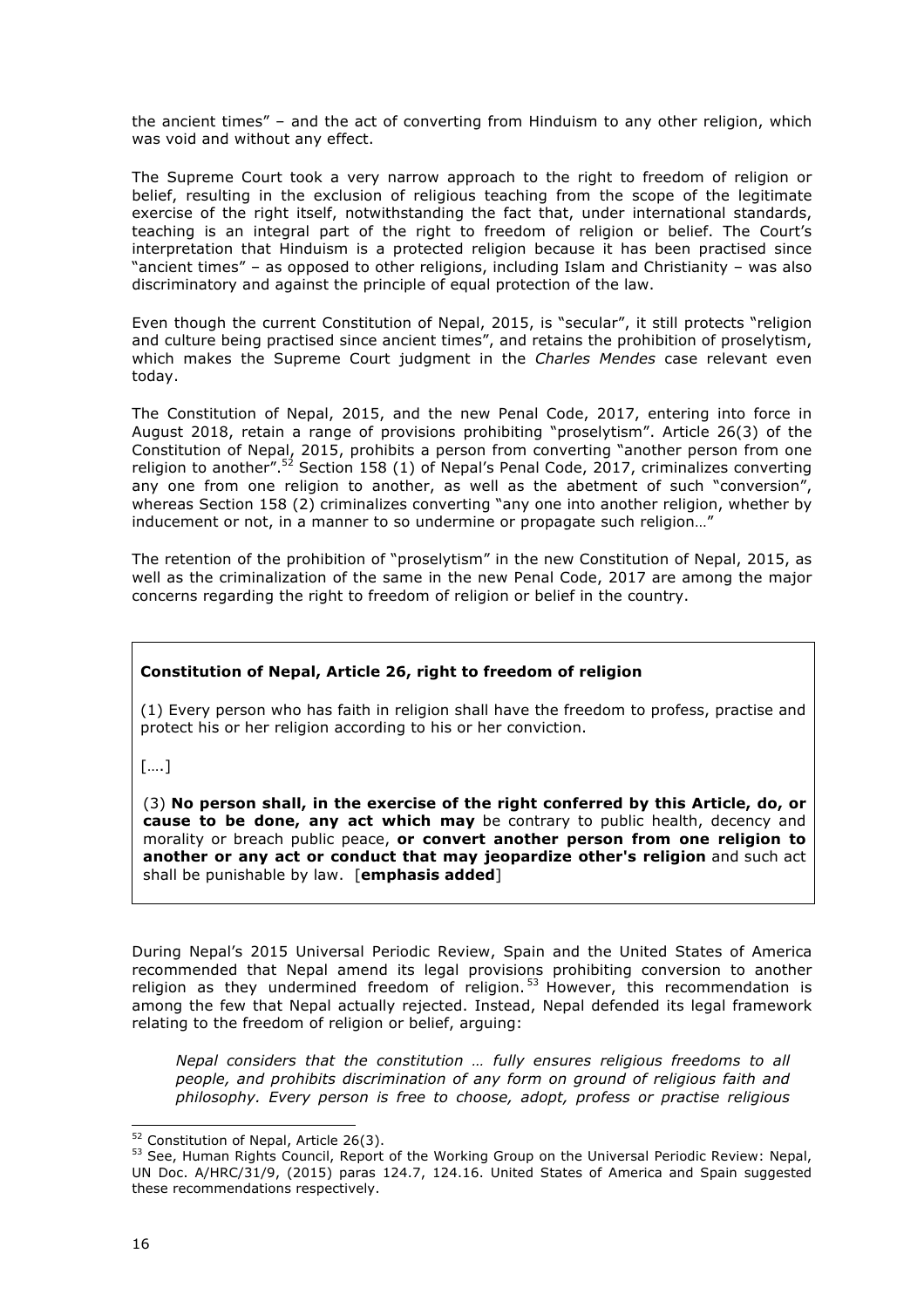*belief. However, proselytism by force or undue influence or inducement is prohibited. This does not undermine freedom of religion.<sup>54</sup>*

#### <span id="page-18-0"></span>"Proselytism" and the right to freedom of religion or belief

Nepal's laws related to "proselytism" are directly contrary to relevant international human rights law and standards, including, in particular, Article 18(1) of the ICCPR, which, as set out above, guarantees the right to freedom of religion or belief, including one's freedom – either individually or in community with others and in public or private – to manifest one's religion or belief in teaching. This situation is compounded further by the fact that the right to impart religious teaching is glaringly absent from the formulation of the right to freedom of religion or belief guaranteed by the Constitution of Nepal, 2015.

The government of Nepal has claimed that the prohibition on converting another person to a religion in the Constitution and the criminalization of the same in the recently adopted Penal Code concern "forcible" proselytism only, that is, acts that seek to convert people to a particular religion or belief through force, coercion or other forms of abuse.<sup>55</sup> However, as mentioned above, any express or implied mention of force, coercion, abuse or other forms of undue influence are glaringly absent from the text of Article 26 of the Nepali Constitution, 2015, and from Section 158 of the Penal Code, 2017.

These omissions leave these provisions open to abuse, as was illustrated in a recent case from Dolakha district in the North-East of Nepal. Even though the accused were prosecuted on charges under the Country Code, (*Muluki Ain*), 1963, which are soon to be replaced by their equivalents under the recently adopted Penal Code when the latter enters into force in August 2018, this case is nonetheless relevant as an illustration of how similar provisions prohibiting proselytism in the new Penal Code, 2017, may soon be enforced.

On 9 June 2016, the Dolakha District Police arrested eight Christians, following an anonymous tip alleging that they had been proselytizing among young children at the Mount Valley Higher Secondary School of Charikot, Dolakha. The accused were affiliated with an NGO named Teach Nepal, registered with the objective of imparting moral education to children. They were eventually tried on charges of "converting another person" before the Dolakha District Court, and ultimately acquitted.<sup>56</sup>The Court observed that the offence of "converting another person" was only applicable to "coercive proselytizing", and that it was not in the interest of justice to affirm that distributing books to students and parents would disrupt the peace among and between diverse religious groups or disrupt any other individual's religious activities.

While the case resulted in acquittal thanks to the court's enlightened narrow interpretation of the offence of proselytism, many people within the Christian community in Nepal are fearful that the penal provisions related to conversion could be used against them as the new Penal Code, 2017, provisions once again fail to specify exactly what conduct is prohibited, leaving the door open to abusive and selective prosecutions and interpretations, based on discriminatory policies of government officials and the personal predilections of judges. Furthermore, the mere existence of penal provisions criminalizing proselytism can embolden acts of religious intolerance, and has a chilling effect on the right to freedom of religion or belief more generally.

It is also important to note that so-called religious offences featured in Nepal's Penal Code, 2017, including provisions justified on the grounds that they address "blasphemy" and "proselytism", allow any person purporting to have relevant knowledge of the supposed criminal actions, or being in the process of occurring or where there exists a possibility of

 <sup>54</sup> Ibid., para. 132.

<sup>&</sup>lt;sup>55</sup> See, Ibid.

<sup>56</sup> Dolakha District Court, *Government of Nepal v. Dangol et. al.,* Decision No. 59 of 2073 (2016).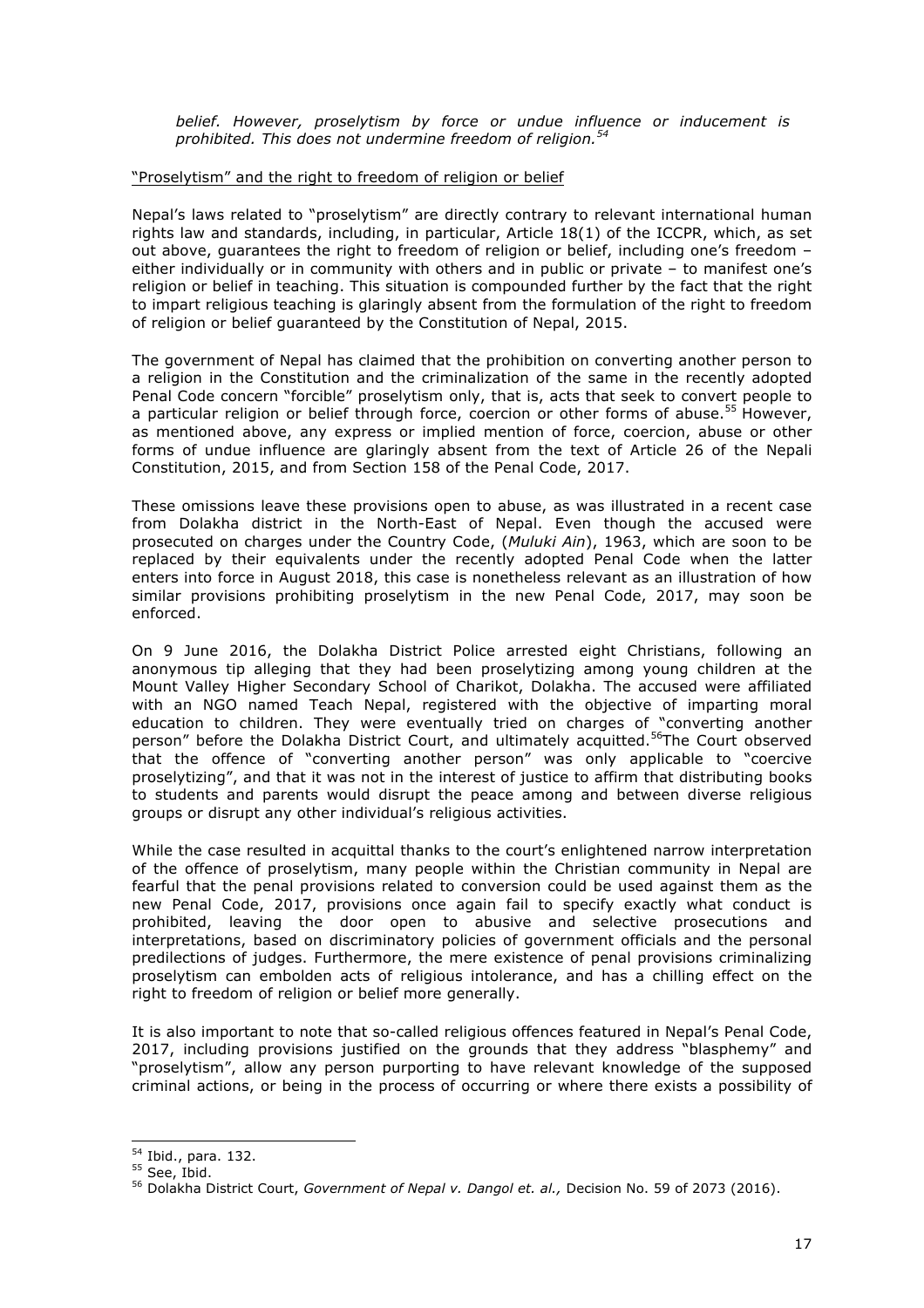their occurrence in near future, to file a criminal complaint against those purportedly responsible for the said acts.<sup>57</sup>

While ordinarily these provisions require that a person who brings a legal action before a court must establish sufficient harm or connection to the action being challenged before it, instead, with respect to "blasphemy" and "proselytism", the legal procedure allows any person unrelated to the cause of action to start legal proceedings through anonymous tips. Coupled with the vague language of these provisions, they have the potential to allow the law to be used by organized religious groups against minority religions.

# **On decency/etiquette, Chapter 19 of the Country Code, (***Muluki Ain***), 1963**

Number 1. No one shall propagate any religion in such manner as to undermine the religion of other nor shall cause other to convert his or her religion. If a person attempts to do such act, the person shall be liable to imprisonment for a term of three years, and if a person has already caused the conversion of other's religion, the person shall be liable to imprisonment for a term of six years, and if such person is a foreign national, he or she shall also be deported from Nepal after the service of punishment by him or her.

Number 1A. If any person does any act to undermine any religious place or religious function, the person may be liable to the punishment of imprisonment for a term not exceeding three years or a fine of up to three Thousand Rupees or both.

# **Prohibition of proselytizing, Section 158 of the Penal Code, 2017**

(1) No person shall convert any one from one religion to another or make attempt to or abet such conversion.

(2) No person shall do any act or conduct which undermines the religion, opinion or feeling/faith of any caste, tribe/ethnic group*,* community or convert any one into another religion, whether by inducement or not, in a manner to so undermine or propagate such religion or opinion with the intention of making such conversion.

(3) Whoever commits, or cause to be committed, an offence under sub-Section (1) or (2) shall be liable to a sentence of imprisonment for a term not exceeding five years and a fine not exceeding fifty thousand rupees.

(4) Where a foreigner has committed, or caused to be committed, an offence under subsection (1) or (2), he or she shall be deported from Nepal within seven days after the date of completion of the service of imprisonment under this Section.

# <span id="page-19-0"></span>*Offences Related to Religion and "Blasphemy"*

Section 1A of Chapter 19 of the Country Code, (*Muluki Ain*), 1963, of Nepal, in force until August 2018 when the new Penal Code takes effect, criminalizes acts that "undermine any religious place or religious function", and upon conviction, carries a sentence of up to three years' imprisonment.

However, the new Penal Code, 2017 goes much further and contains a number of vague and overbroad offences that relate to "the protection of religion and religious sentiment". For example, Section 155 and 156 of the Country Penal (Code) Act, 2017, criminalize a

 <sup>57</sup> Country Criminal Procedure Act, 2017 (2074 B.S.), section 4 & schedule 1.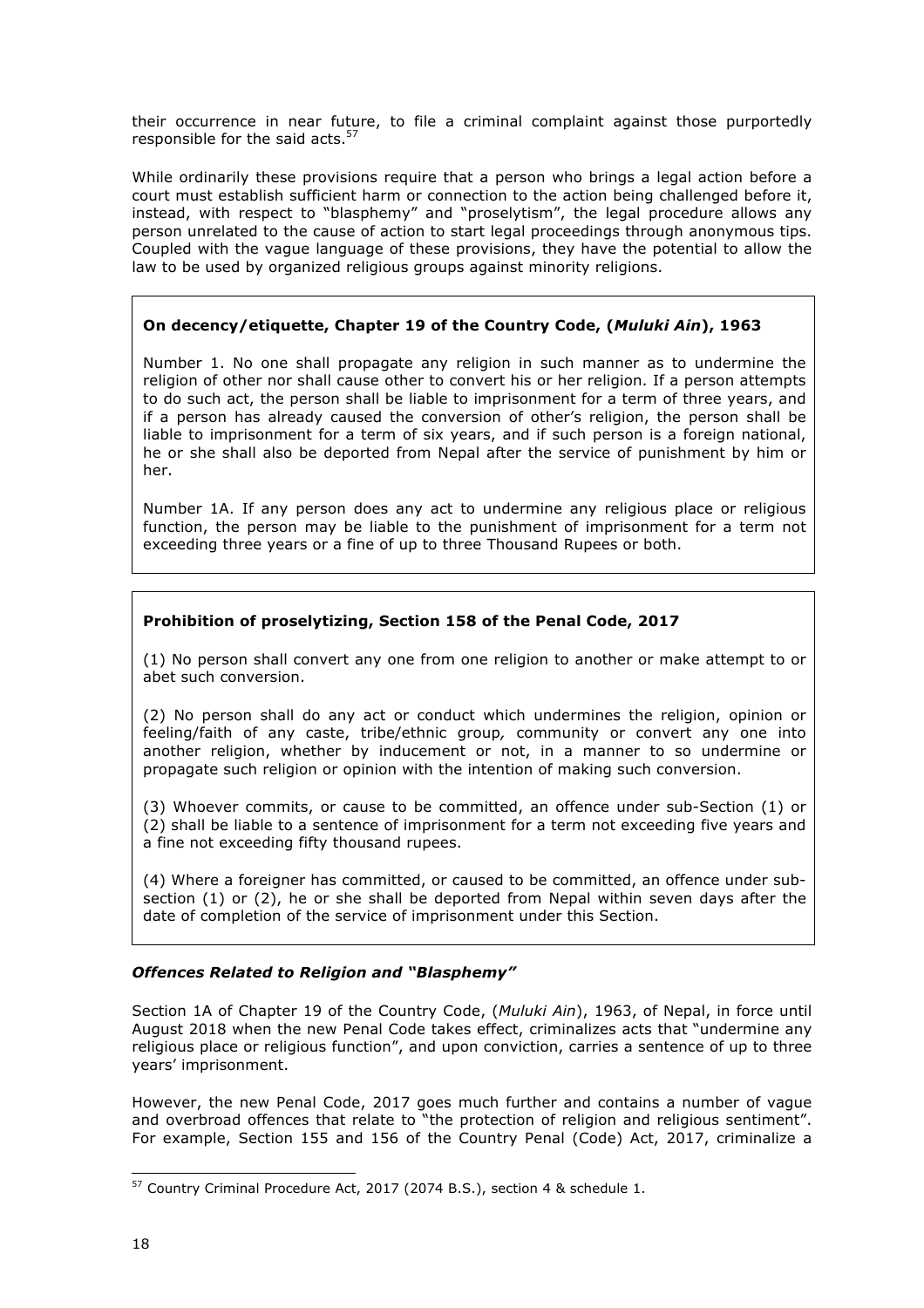wide range of conduct that "damages" or "defiles" places of worship and "outrages" religious feelings of any person.

Section 155 of the Penal Code states

*No person shall damage or injure or, in any way, defile, destroy or pollute any place of religious worship, pray or function or place, object held sacred or burial place or place of sepulture or do similar other act with intent to outrage/hate or insult the religion or religious feelings of any caste, tribe/ethnic group, community or class or with the knowledge that such outrage or insult is likely to occur.<sup>58</sup>*

Section 156 of the Penal Code prohibits "outraging" religious feelings of any person and states

*No person shall outrage the religious feelings of any caste, tribe/ethnic group, community or class by words, either spoken or written, by gesture/ figures/ visible representation or signs or otherwise.*

Upon conviction, sentences for commission of acts prohibited by Sections 155 and 156 may result in three years' and two years' imprisonment, respectively.

These laws are similar to "blasphemy laws" that exist elsewhere in the region including in India, Pakistan and Myanmar, where their enforcement has resulted in widespread abuse, particularly because these so-called religious offences have been instrumental in the persecution of people belonging to minority religions.<sup>59</sup>

The provisions related to "blasphemy" in the new Penal Code are incompatible with Nepal's international human rights obligations, including under the ICCPR, to respect the rights to freedom of thought, conscience and religion; freedom of expression; and the principle of non-discrimination and the rights to equality before the law and equal protection of the law without discrimination for all. In addition, the vague and over-broad formulations of these laws violate the principle of legality and leave them open to subjective interpretation and misuse.

The international human rights regime, and Article 18 of the ICCPR, in particular, guarantees the right of every individual to freedom of religion or belief. Such right does not entail – nor extend to – the protection of any particular religion. It is simply one's right to have, adopt and practise one's religion of choice that is guaranteed and protected under the international human rights framework – as opposed to the protection, maintenance or guarantee of any particular religion per se.<sup>60</sup> In light of this, criticism, scorn, mockery – or even insults – of any particular religious sentiment or of a religion itself do not necessarily limit or threaten the right of others to exercise their freedom to have, adopt or manifest their religion, any more than criticism, mockery, etc. of any particular political belief or opinion.<sup>61</sup> Under international standards, the right to freedom of religion or belief does not,

<sup>&</sup>lt;sup>58</sup> Country Penal (Code) Act, 2017 (2074 B.S), section 155(1), based on an unofficial translation by UNDP of the Nepali original.

<sup>&</sup>lt;sup>59</sup> ICJ, "On Trial: The Implementation of Pakistan's Blasphemy Laws", November 2015, pp. 5-7, available at: https://www.icj.org/wp-content/uploads/2015/12/Pakistan-On-Trial-Blasphemy-Laws-Publications-Thematic-Reports-2015-ENG.pdf [accessed 3 June 2018]; See also, ICJ, 'Myanmar: Blasphemy Detainees Must Be Freed", 29 January 2016, at https://www.icj.org/myanmarblasphemy-detainees-must-be-freed/ [accessed 3 June 2018]; See also, Vani Sathisan, Sanhita Ambast and Reema Omer, "Blasphemy Prosecutions Invoke Dignity of Religion to Deny Human Rights and Undermine the rule of Law", 21 July 2015, ICJ, available at: https://www.icj.org/blasphemyprosecutions-invoke-dignity-of-religion-to-deny-human-rights-and-undermine-the-rule-of-law/ [accessed 3 May 2018].

 $^{60}$  Jeroen Temperman, "Blasphemy, Defamation of Religions & Human Rights Law", 17 April 2012, Netherlands Quarterly of Human Rights 2008, pp. 517-545, at pp. 7-8, available at: SSRN: https://ssrn.com/abstract=2041292 [accessed 10 May 2018].

 $\frac{61 \text{ Ibid.,}}{61 \text{ I4}}$  pp. 10-11.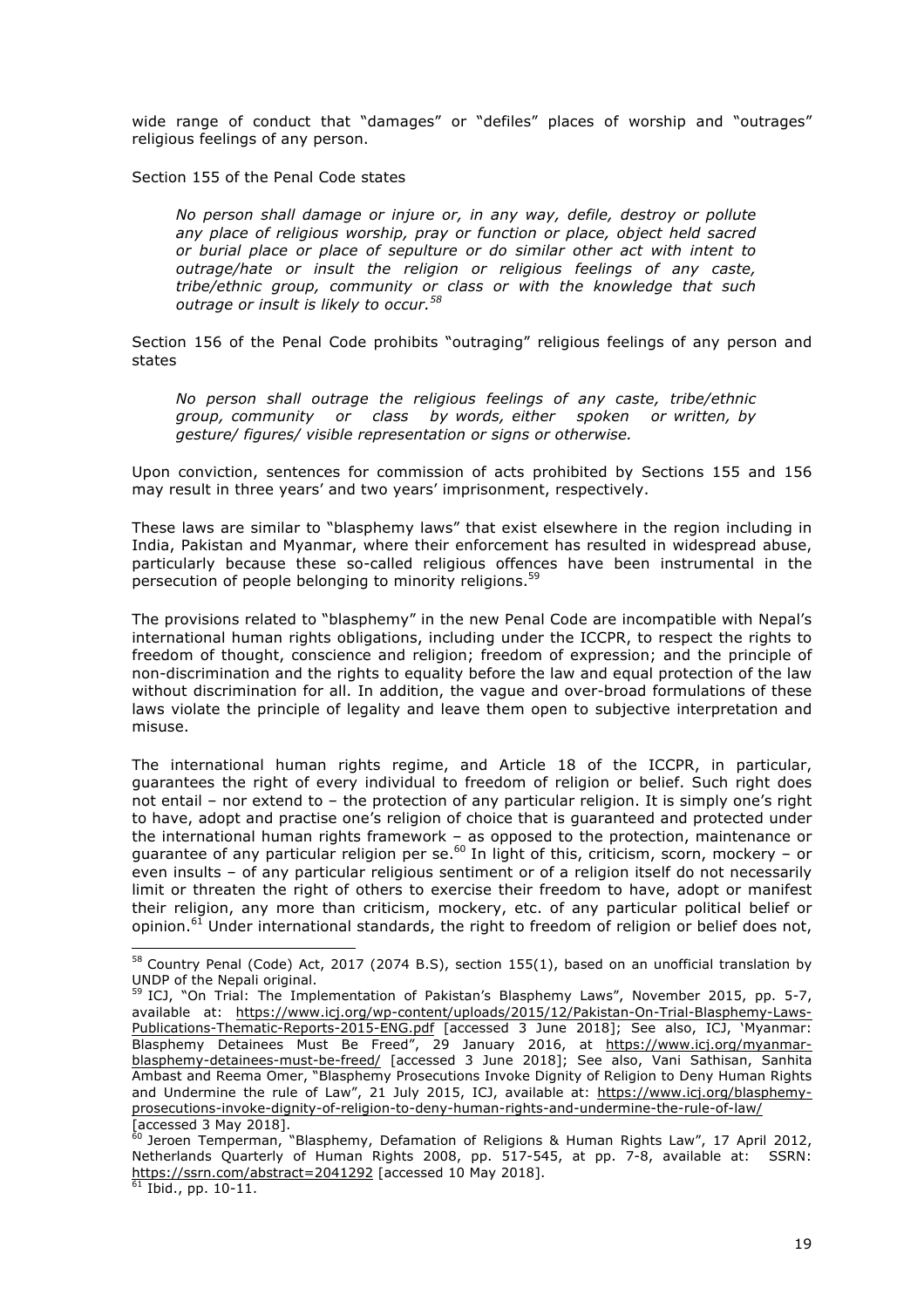either expressly or by implication, place a duty on all people to have respect for everyone's religion or belief at all times,  $62$  nor does it include the right to have one's faith elevated to a status over and above any others and/or where it is free from criticism or even insult.<sup>63</sup>

There is a clear difference between insult and offence to a particular religion or religious belief on the one hand, and advocacy of hatred that constitutes incitement to discrimination, hostility or violence on religious grounds. While international human rights law prohibits the latter, the former is a human rights protected activity, including under Article 19 of the ICCPR,  $64$  albeit one whose exercise may be subject to certain restrictions in certain, very limited circumstances, and only such that are provided by law and are necessary. As mentioned above, the Human Rights Committee has also stated that criminalizing the holding of an opinion, no matter what opinion, is incompatible with Article 19.<sup>65</sup>

Criminal provisions on "blasphemy" also raise another overarching concern: pursuant to such provisions, entirely harmless conduct is prohibited and criminalized simply on the ground that it is purportedly deemed offensive to the sentiments of other people; however, the gravity of the perceived offense an allegedly blasphemous statement may purportedly cause to others is obviously a matter of subjective analysis, rather than a question of an objective evaluation of harm caused, and of the culpability, if any, of the person responsible. Harm and culpability, in turn, are the elements required to warrant the  $\frac{1}{2}$  imposition of criminal sanctions.  $66$  As a result, "blasphemy laws" are per se eminently arbitrary, and run the risk of being arbitrarily enforced.

Since the Penal Code has not yet come into force, it remains to be seen how the "blasphemy laws" in Nepal will be implemented. However, experiences from Nepal and elsewhere in the region show a troubling picture. For example, in September 2012, activists from the World Hindu Federation threatened an artist in Kathmandu for "outrageous portrayals" of Hindu gods at an exhibition of his works at a local art gallery.<sup>67</sup> A case was reportedly filed against the artist for "undermining any religious place or religious function", and the police responded by locking the gallery. The charges were dropped after the gallery removed the exhibition. In the region, even when "blasphemy laws" do not specify a particular religion and, purportedly, they seek to protect the religious sentiment of believers of all religions - as is the stated case in Nepal - they are often used disproportionately or even exclusively against believers of minority religions.<sup>68</sup> Particularly in countries where the majority of the population identifies strongly with a specific religion, "blasphemy laws" can be used as tools to limit human rights, especially, the right to freedom of expression.<sup>69</sup>

#### <span id="page-21-0"></span>PRINCIPLE OF LEGALITY

In addition, the provisions related to offences against religion in Nepal, particularly Section 155, 156 and 158 of the Penal Code, are framed in overly broad and vague terms, and thus breach the principle of legality (see above).

 <sup>62</sup> Ibid., p. 10.

<sup>&</sup>lt;sup>63</sup> Asma Jahangir, Special Rapporteur on freedom of religion or belief, and Doudou Diène, Special Rapporteur on contemporary forms of racism, racial discrimination, xenophobia and related intolerance, Report on Incitement to Racial and Religious Hatred and the Promotion of Tolerance, UN Doc. A/HRC/2/3, (2006), para. 36.

 $64$  Jahangir and Diène, at supra note 63, p. 16.

<sup>&</sup>lt;sup>65</sup> Human Rights Committee, GC 34, supra note 29, para 48.

<sup>66</sup> Martha Nussbaum, "Secret Sewers of Vice: Disgust, Bodies and the Law", in Susan Bandes (ed.), *The Passions of Law,* New York University Press, 1999, pp. 19-62, cited at Peter Cumper, & Tom Lewis, "Last Rites and Human Rights: Funeral Pyres and Religious Freedom in the United Kingdom", 2010, *Ecclesiastical Law Journal,12*(2), 131-151, Cambridge University Press.

<sup>67&</sup>quot;Artist in death threat trouble for 'blasphemy'", *The Kathmandu Post,* 11 September 2012, available at: http://kathmandupost.ekantipur.com/printedition/news/2012-09-11/artist-in-death-threat-trouble-forblasphemy.html

Jeroen Temperman, Supra note 60, p. 15.

<sup>69</sup> Ibid., p. 9.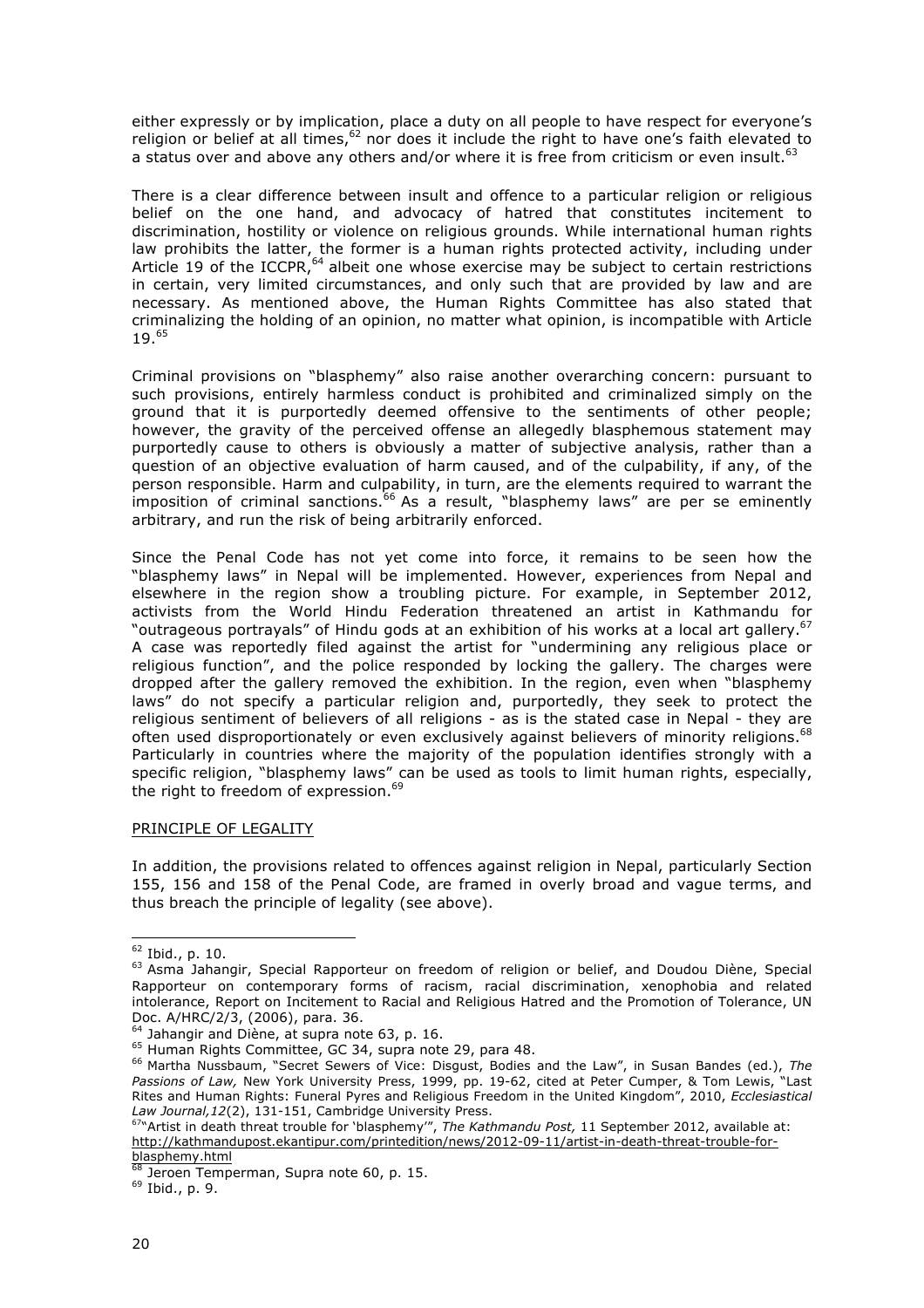Section 155 of the Penal Code, for example, criminalizes damaging or injuring or, in any way, defiling, destroying or polluting any place of religious worship, with the intent of insulting the religion or religious feelings of "any caste, tribe/ethnic group, community or class". Similarly, Section 156 criminalizes "outraging" religious feelings of any caste, tribe, group or community by written or spoken words, or gestures, or figures, or any other form of visible representation or signs or otherwise.

As is evident from a plain reading of these provisions, fundamental, definitional elements – which, in turn, are critical to defining Section 155 and Section 156 offences, and thus to determining what should and should not be criminalized – are glaringly vague and overbroad, and thus open to subjective interpretations; indeed the way in which these "offences" are formulated gives virtually no instruction to ordinary people or law enforcement officials and to the judiciary regarding what behavior is prohibited.

Not only must criminal offences be prescribed by law, but they must also conform to the principle of legality. This means that the laws proscribing acts or omissions as criminal must be formulated clearly and precisely to ensure individuals can regulate their conduct accordingly. Crimes must be classified and described in precise and unambiguous language that narrowly defines the punishable offense. This means that there must be a clear definition of the criminalized conduct that establishes its elements and the factors that also distinguish it from conduct that is permissible.<sup>70</sup>

Vague laws undermine the rule of law because they leave the door open to selective prosecution and interpretation, based on discriminatory policies of government officials and the personal predilections of judges.

The UN Human Rights Committee has emphasized that laws must not confer unfettered discretion to those responsible for their enforcement, and must provide sufficient guidance to enable law enforcers and the general public to determine what kinds of expression are restricted.<sup>71</sup>

# <span id="page-22-0"></span>INTENT AND THE PRESUMPTION OF INNOCENCE

The vague language of Section 156 of the recently adopted Penal Code makes no reference to a potential offender's psychological state or intention, and thus opens the door for abusive prosecutions and the persecution of minorities, in particular, on religious or sectarian grounds.

Under international human rights law, in accordance with the right of every person charged with a criminal offence to be presumed innocent unless and until proven guilty beyond any reasonable doubt in a trial that affords fair trial guarantees, the prosecution is required to prove every element of the offence, including, ordinarily,  $72$  the requisite criminal intent (*mens rea*) in order to convict a defendant (see above).

 <sup>70</sup> *Castillo Petruzzi et al v Peru*, Judgment of the Inter-American Court of Human Rights (1999), para 121, cited at ICJ, "On Trial: The Implementation of Pakistan's Blasphemy Laws", November 2015, p. 19, available at: https://www.icj.org/wp-content/uploads/2015/12/Pakistan-On-Trial-Blasphemy-Laws-Publications-Thematic-Reports-2015-ENG.pdf [accessed 3 June 2018]

Human Rights Committee, GC 34, supra note 29, para. 25.

<sup>72</sup> In substantive criminal law terms, most criminal offences comprise *–* or, arguably, should comprise (other than for instance for appropriately conceived strict liability offences, such as in cases concerned with corporate criminal liability)*–* the following two elements: -a material element, i.e., an act/omission (*actus reus*): for the accused to be found guilty they must have committed an act *–* or have omitted to do so notwithstanding a legal obligation to act *–* that has brought about, or unacceptably risked bringing about, a prohibited kind of **harm**; and a mental element (*mens rea*): for the accused to be found guilty it must be proven that, at the time of the commission or omission of the material element, they possessed a defined degree of mental **culpability**, deserving censure, for having caused that harm.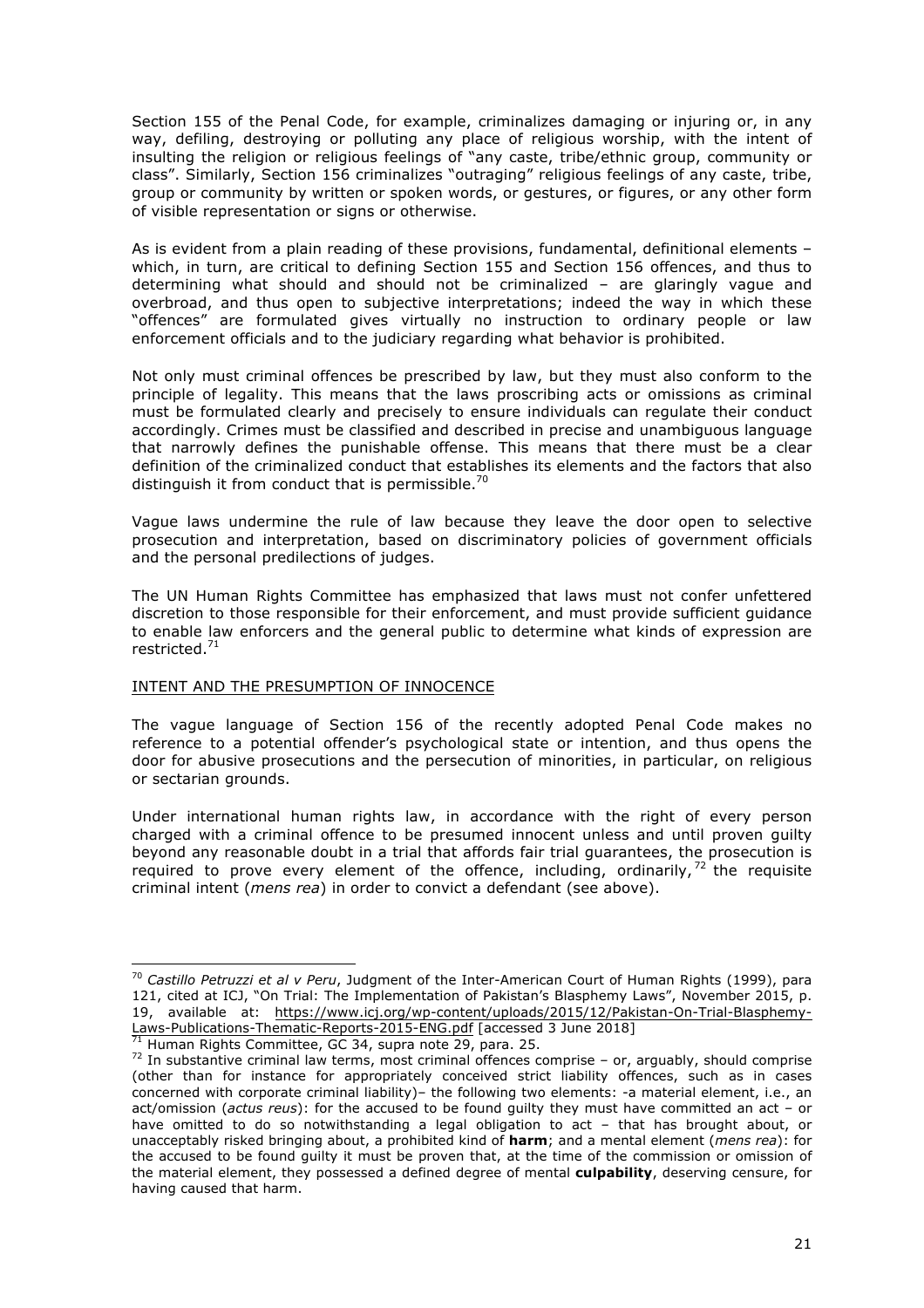The conviction of an individual in the absence of proof beyond a reasonable doubt of all elements of a crime, including the requisite intent, would violate the presumption of innocence and, consequently, the right to a fair trial.

#### <span id="page-23-0"></span>*Burial and Management of Cemeteries*

Every religious group has its own funerary rites, distinct from one another. Funerary rites not only serve the practical purpose of disposing of the dead, but also fulfill multiple other purposes that are intrinsically related to the manifestation of one's freedom of religion or belief.<sup>73</sup> Furthermore, funerary rites have been deemed to have considerable impact on the identity of a religious group.<sup>74</sup>

Christians, Muslims and Baha'is in Nepal reportedly face serious impediments to performing last rites for the deceased, especially in Kathmandu, the capital and most populous city in the country.75 Christians had been burying their dead in the *Shleshmantak*  /Mrigasthali Forest<sup>76</sup> until the Pashupati Area Development Trust, a public trust established by the Nepali Government pursuant to Pashupati Area Development Trust Act, 1987 (2044), decided to prohibit such burials on 29 December 2010. Following the decision of the Trust, a group of people filed a writ petition with the Supreme Court of Nepal requesting the Court to issue an interim order to allow Christians to bury their dead in the *Sleshmantak* forest along with other sub-sects of Hindus, and to issue a declaration with a view to arranging places for cemeteries for Christians all over the country.<sup>77</sup>

However, the Supreme Court's judgment in this case appears to indicate that, in fact, the Court viewed the use of the *Shleshmantak* forest by Christians for performing their deceased's last rites as a violation of the Hindu community's religious rights. In this context, for example, in its decision in the case the Supreme Court observed:

*In a secular state the Government and its agencies should be separate from religion; however, this does not imply that there shall not be any role of the State apparatus in the protection and preservation of places of religious and historical importance.*<sup>78</sup>

The Supreme Court further elaborated that,

*Religious secularism denotes non-interference and respect of religious inclinations of every individual residing within the territory. However, protection of one's* 

 $73$  Peter Cumper,  $8$  Tom Lewis, "Last Rites and Human Rights: Funeral Pyres and Religious Freedom in the United Kingdom", 2010, *Ecclesiastical Law Journal,12*(2), 131-151, Cambridge University Press, pp 1-2, available at:https://doi.org/10.1017/S0956618X10000025 [accessed 5 May 2018]. Funeral rites signify commemoration of passing of a life and even signify belief in afterlife in some religious beliefs.

<sup>&</sup>lt;sup>74</sup> Roger Grainger, "Let Death Be Death: Lessons from the Irish Wake", 2010, Mortality, 3(2), pp 129-141.

<sup>&</sup>lt;sup>75</sup> See, for example, US Bureau of Democracy, Human Rights and Labor, International Religious Freedom Report for 2013: "Because of the prohibition, some Christians reportedly drove several hours outside of Kathmandu to conduct secret burials in non-populated areas. Many Christian communities outside of the Kathmandu Valley were able to buy land for cemeteries, or the government has provided them land. Some Christians, however, indicated it was often difficult to start a new cemetery due to opposition from the local Hindu community."

<sup>76</sup> The *Shleshmantak / Mrigasthali* forest makes up a part of the Pashupat Area covering a total of 264 hectares. The Forest is considered to have great significance for Hindu devotees and was also used to bury a few sub-sects of Hindus, including hermits (sadhus).

<sup>77</sup> See, *Chirbahadur Gahatraj et. al. v. Prime Minister and the Council of Ministers et. al.*, Nepal Law Journal 2012 (2068), Vol. 10, Decision No. 8707. The public interest litigation was filed by petitioners requesting the SC to issue the writ of Mandamus against concerned Governmental agencies to facilitate establishment of cemeteries by allocate lands.

 $^{78}$  Ibid., at para. 5, based on an unofficial translation of the Nepali original.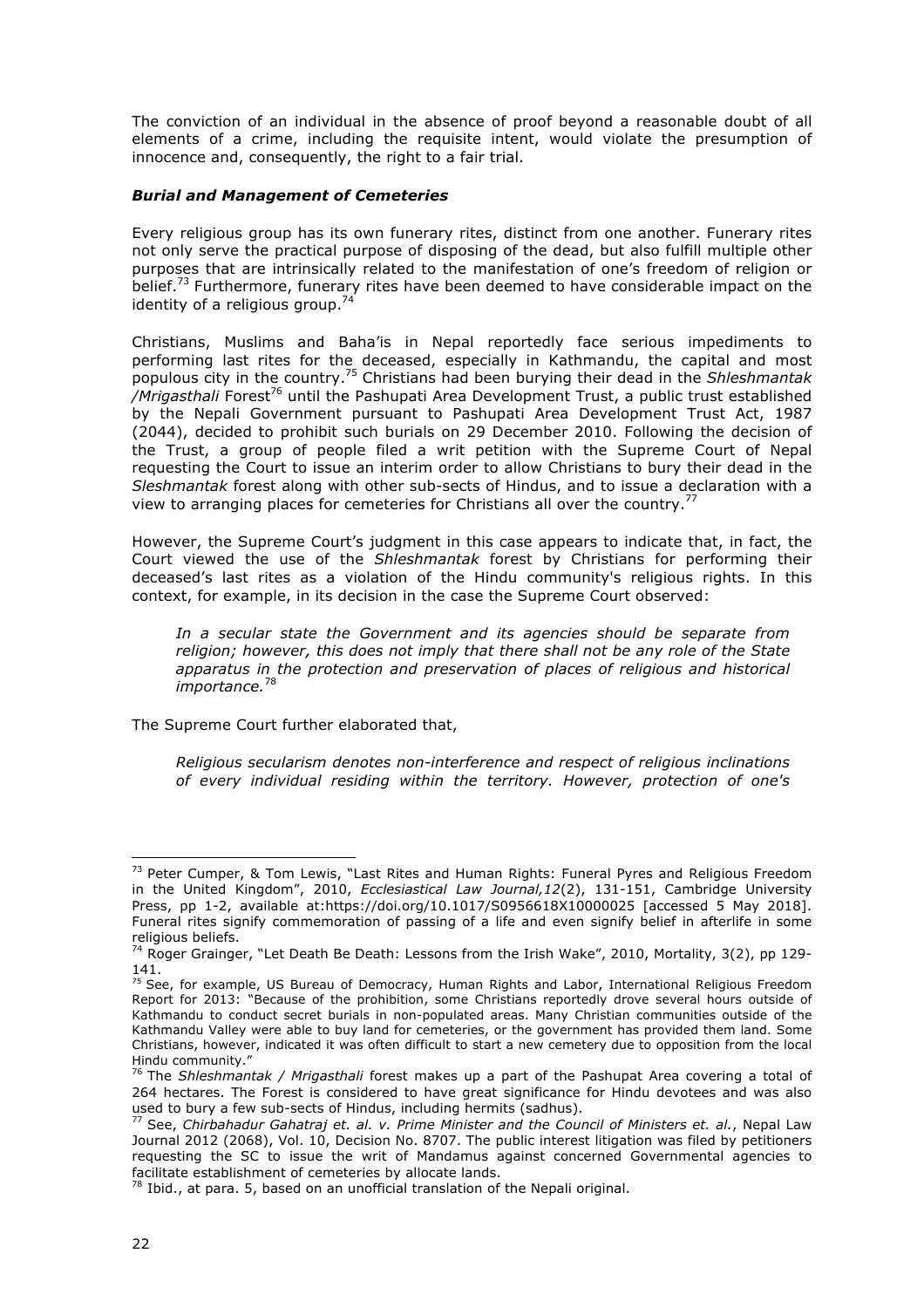#### *religious practice from encroachment/violation by another is well within the rights of a secular state.*<sup>79</sup>

Furthermore, the Supreme Court went on to state that the arrangement of cemeteries was not a State's responsibility, including under the ICCPR, and it was not pragmatic to allocate lands for cemeteries all over the country for different communities. $80$  The Supreme Court issued directive orders to the Christian and other non-Hindu communities to cease burial of deceased in the *Shleshmantak* forest,<sup>81</sup> and to concerned government agencies to arrange for alternative places for burial without hurting anyone's religious sentiments.<sup>82</sup> Additionally, the Supreme Court suggested that communities that require cemeteries for the performance of last rites of their deceased should buy lands, individually or through institutions, and establish such cemeteries. $83$  This precedent was upheld by another recent Supreme Court's decision in 2017.<sup>84</sup>

The Supreme Court's ruling raises a number of concerns. First*,* it held that, albeit people have the right to freedom of religion, it is not the State's responsibility to allocate or manage cemeteries for the discharge of its duties under the ICCPR. Indeed, obligations arising pursuant to the ICCPR do not necessarily result in a positive obligation on the part of States parties to allocate or manage cemeteries for the benefit of religious communities. However, the establishment of cemeteries has various social and environmental ramifications, which require that cemeteries should be established following, among other things, an assessment of their impact on the environment. Therefore, the most suitable sites can only be located in coordination with concerned governmental agencies.

Second*,* the Supreme Court suggested that individuals or institutions could buy lands for the purpose of establishing cemeteries. This suggestion is based on the false premise that there are indeed Christian religious institutions in existence in Nepal with the necessary economic wherewithal to afford the purchase of land. $85$  This presumption is called into question by the fact that Nepal did not allow the registration of Churches or religious institutions for other minority religions until the promulgation of the Country Civil (Code) Act, which will come into effect on 21 August 2018. At the time of writing, Nepali law does not recognize registration of religious institutions other than Buddhist monasteries.<sup>86</sup> Thus, minority religious communities, including Christians and Muslims, have been denied the right to establish places of worship, religious associations and charitable institutions, notwithstanding the fact that those activities are integral to the freedom of religion or belief.

Third, while the Supreme Court kept reiterating the State's responsibility to protect "religions and culture handed down from time immemorial" (which the SC interpreted as giving a special status to Hinduism), $87$  it failed to acknowledge even the most basic responsibility for the facilitation of the exercise of the right to freedom of religion or belief by other religious minorities, including Christians. The Supreme Court reasoned: "where

 <sup>79</sup> *Gahatraj et. al. v. Prime Minister and Council of Ministers et. al.*, supra fn 77, para. 6, based on an official translation of the Nepali.

<sup>80</sup> Ibid., para. 13.

 $81$  Ibid., para. 24

 $82$  Ibid., para. 26(f).

 $83$  Ibid.

<sup>84</sup> *Tulasi Simkhada v. Governmnet of Nepal, Office of the Prime Minister's Office et. al.,* Nepal Law Journal 2017 (2074), Vol. 7, Decision No. 9849, pp. 1291-1314. The SC in this case issued a Mandamus for the implementation of the SC verdict upholding Decision of 29 December 2010 of the Pashupati Area Development Trust to disallow burial of deceased persons of other religions apart from those that have been using the land with prior approval. See also, *Gahatraj et. al. v. Prime Minister and Council of Ministers et. al.*, supra note 77.

<sup>85</sup> *Gahatraj et. al. v. Prime Minister and Council of Ministers et. al.*, Supra note 77, para. 13. 86 Bureau of Democracy, Human Rights and Labor International Religious Freedom Report for 2017, accessed at: the contract of the contract of the contract of the contract of the contract of the contract of the contract of the contract of the contract of the contract of the contract of the contract of the contract of t

https://www.state.gov/j/drl/rls/irf/religiousfreedom/index.htm?year=2017&dlid=281030#wrapper

<sup>87</sup> Constitution of Nepal, Article 4 proviso; *Gahatraj et. al. v. Prime Minister and Council of Ministers et. al.*, supra note 77, para. 5; *Simkhada v. Governmnet of Nepal, Office of the Prime Minister's Office et. al.,* supra note 84, para. 4.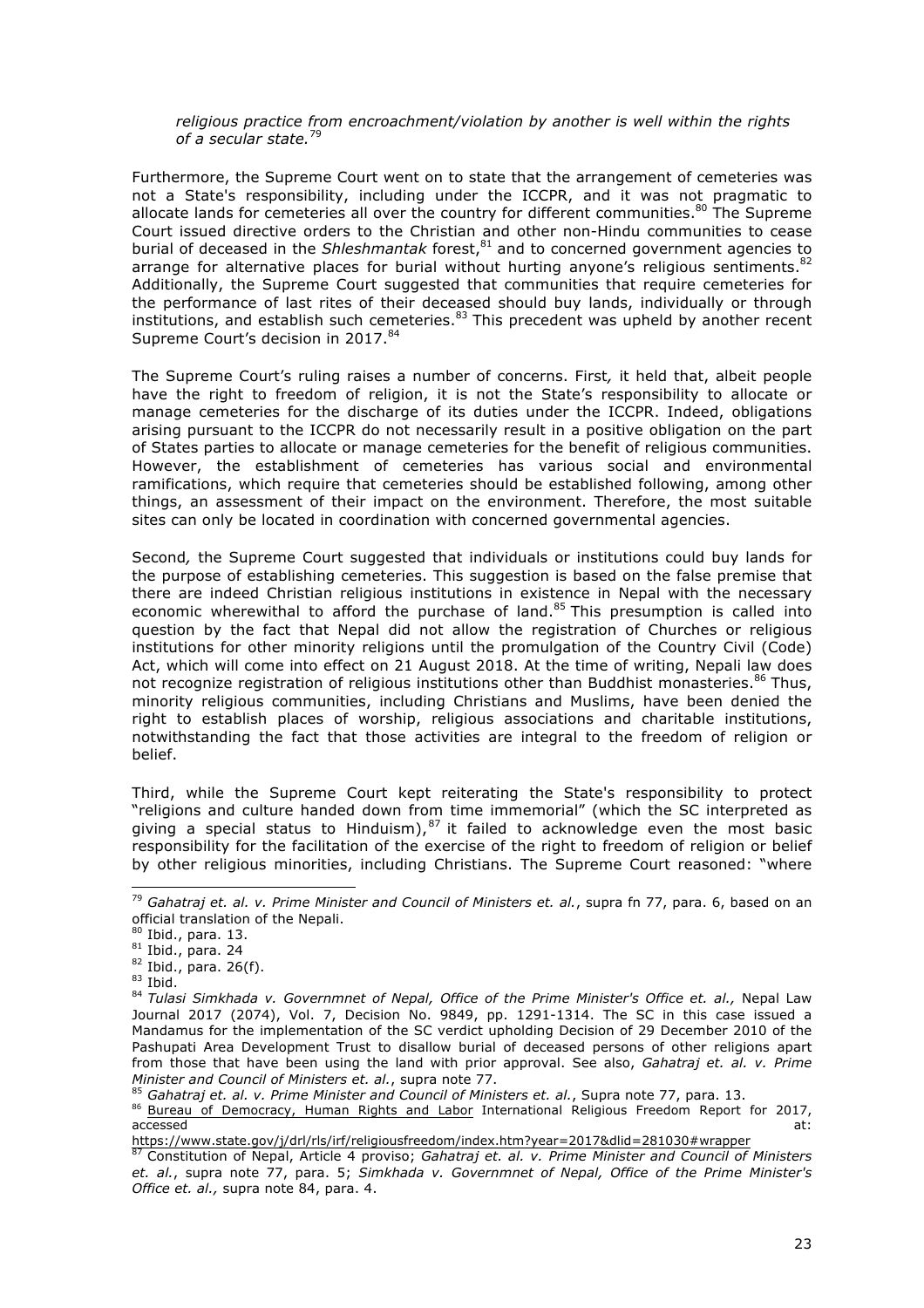more that 80 per cent of the population are Hindu and Hindu culture and religion has been ongoing since ancient times, it is the duty of the State to preserve / protect such religion and culture".<sup>88</sup> This interpretation appears to be discriminatory and indicates a preference for Hinduism over other religions and beliefs, and thus falls foul of one of the basic tenets of secularism that Nepal purports to have embodied in its Constitution.<sup>8</sup>

Overall, the ruling of the Supreme Court in this case gives rise to concern about the authorities' commitment to complying with Nepal's obligation to take the necessary measures to fulfill the right to freedom of religion or belief in this context.

The Christian community in Kathmandu staged a protest in Kathmandu in 2010 and signed a "Three Point Agreement", and then a "Six Point Agreement" with the then Minister of Culture on 1 May 2011, regarding Government's facilitation in establishment of cemeteries.<sup>90</sup> However, any assistance on the part of the Government has yet to materialize even after seven years.

# <span id="page-25-0"></span>*The Right to Freedom of Religion or Belief of Tibetan Refugees*

There are over 15,000 long-staying Tibetan refugees in Nepal, as estimated by the United Nations High Commissioner for Refugees (UNHCR), $91$  living in various camps throughout the country. According to reports received by the ICJ, Tibetans in refuge $^{92}$  in recent years have been facing serious obstacles in the exercise of their right to freedom of religion or belief in the country, particularly in manifesting their religious beliefs through practices as a religious community.<sup>93</sup>

For example, reports indicate that, as a result of surveillance and intimidation by the police, Tibetan refugees in Nepal are prevented from holding a religious ceremony, *"Chiwey Shabrim",* which consists in a big religious ritual for world peace, and which is supposed to be held every other month. Similarly, the police have prevented the Tibetan community in Nepal from observing other religious occasions and ceremonies, including the commemoration of the birthday of their religious leader, the Dalai Lama.

In July 2016, for example, 28 Tibetan refugees were arrested from a public school in Bouddha, Kathmandu, when they were participating in a peaceful religious function celebrating the birthday of the Dalai Lama. $94$  A number of other such interventions by State authorities unjustifiably impeding Tibetan refugees from practising their religion have also been reported.

Taken together, the reported incidents restricting free exercise of the right to freedom of religion by long-staying Tibetan refugees in Nepal reveal that Tibetans are prevented from manifesting and practising their faith mostly in the context of public gatherings with their fellow believers. Any such restrictions would be inconsistent with the right to freedom of religion, which includes manifestation of one's religion in practice "either individually or in community with others and in public or private."<sup>95</sup>

<sup>88</sup> Simkhada v. Governmnet of Nepal, Office of the Prime Minister's Office et. al., supra note 84, para. 11.

<sup>89</sup> See, *Gahatraj et. al. v. Prime Minister and Council of Ministers et. al.*, supra note 77, para. 4(b).

<sup>90</sup> Copies of the agreement can be accessed through the website of the Federation of National Christian Nepal (FNCN) at http://fncnp.org/about/resources/.

 $^{91}$  United Nations High Commissioner for Refugees (UNHCR), 'Nepal Factsheet', March 2016, available at: http://www.unhcr.org/50001f3c9.pdf [accessed 20 May 2018].

<sup>92</sup> Not all of them have been given refugee status by the GoN.

<sup>93</sup> See also, Tibet Justice Center, "Tibet's Stateless Nationals: Tibetan Refugees in Nepal", June 2002, available at: http://www.tibetjustice.org/reports/nepal.pdf [accessed 20 May 2018].

<sup>94</sup> International Institute for Human Rights, Environment and Development (INHURED International), "Press Communiqué: Arbitrary Arrest of Tibetan Refugees in Kathmandu", 6 July 2016, available at: http://inhuredinternational.org/blog [accessed 5 June 2018].

HRC, GC 22, supra note 27, para. 4.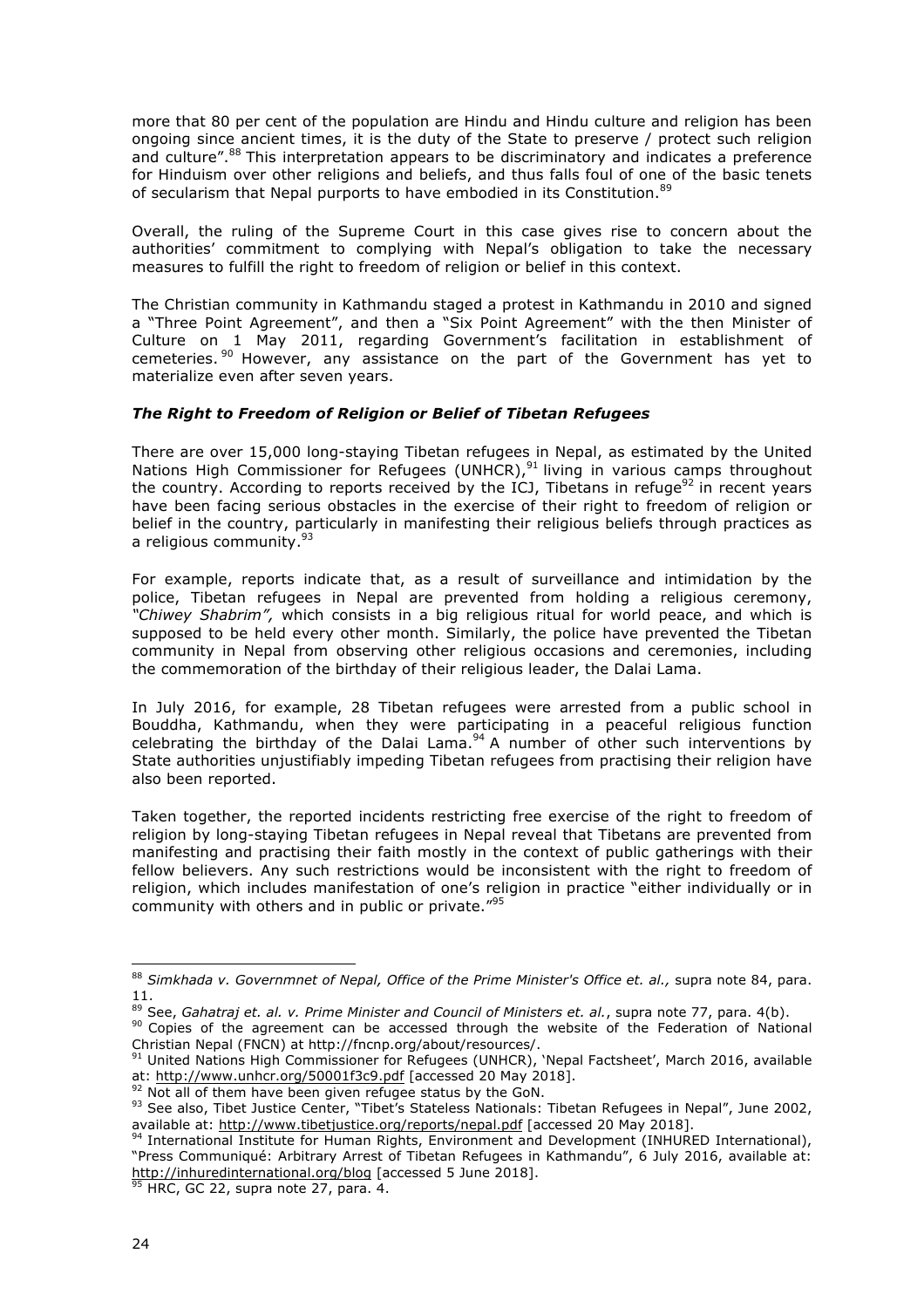The Human Rights Committee has clarified that,"[refugees] have the right to freedom of thought, conscience and religion, and the right to hold opinions and to express them", and that States must ensure that refugees "receive the benefit of the right of peaceful assembly and of freedom of association".<sup>96</sup> Therefore, as a State party to the ICCPR, Nepal is under an obligation to respect the rights of Tibetan Refugees to peacefully practise their religion in community with one another.

Furthermore, Article 4 of the 1951 UN Convention Relating to the Status of Refugees (the Refugee Convention), $97$  states that:

*States shall accord to refugees within their territories treatment at least as favorable as that accorded to their nationals with respect to freedom to practise their religion and freedom as regards the religious education of their children.*

Although Nepal is not a State party to the Refugee Convention, the UN Human Rights Committee, the UN General Assembly,  $98$  as well as various Special Procedures<sup>99</sup> have also referred to the rights recognized by Article 4 of the Refugee Convention.

According to authoritative interpretations of Article 4, the rights of refugees to the freedom of religion or belief should not be inferior to that accorded to a State's nationals.<sup>100</sup> Similarly, refugees should not be prohibited from practising their religion in private or in public by arranging ceremonies with fellow believers as long as they do not disturb or harm the locality.<sup>101</sup>

Government's practice in Nepal falls short of these standards. The Constitution of Nepal recognizes every individual's right to freedom of religion and the right as such is not exclusive to "citizens" or nationals of Nepal,<sup>102</sup> which also makes the Government's failure to facilitate the right of Tibetan refugees to manifest their religion in community with their fellow believers incompatible with Article 26 of the Constitution.

<sup>&</sup>lt;sup>96</sup> UN Human Rights Committee (HRC), General Comment No. 15: The Position of Aliens Under the Covenant, 11 April 1986, para. 7, available at: http://www.refworld.org/docid/45139acfc.html [accessed 20May 2018]

<sup>&</sup>lt;sup>97</sup> UN General Assembly, Convention Relating to the Status of Refugees, 28 July 1951, United Nations, Treaty Series, vol. 189, p. 137, Article 4, available at: http://www.refworld.org/docid/3be01b964.html [accessed 20 May 2018]. There are currently 145 States Parties to the Convention, Status as at 20 May 2018, see, United Nations Treaty Collection, available at: https://treaties.un.org/Pages/ViewDetailsII.aspx?src=IND&mtdsg\_no=V-2&chapter=5&Temp=mtdsg2&clang=\_en [accessed 20 May 2018].

UN General Assembly resolution 65/211, Elimination of All Forms of Intolerance and of Discrimination Based on Religion or Belief, UN Doc. A/RES/65/211, (2010), para. 8. ( "Recognizes with concern the situation of persons in vulnerable situations, including [...] refugees, asylumseekers and internally displaced persons [...], as regards their ability to freely exercise their right to freedom of religion or belief".)

<sup>99</sup> See Rapporteur's Digest on Freedom of Religion or Belief, pp 72-76. The Digest is a compilation of Excerpts of the Reports from 1986 to 2011 by the Special Rapporteur on Freedom of Religion or Belief.

<sup>100</sup> United Nations High Commissioner for Human Rights (UNHCR), Commentary on the Refugee Convention 1951: Articles 2-11, 13-37, 1997, Division of International Protection, p. 11, available at: UNHCR, http://www.unhcr.org/3d4ab5fb9.pdf [accessed 5 May 2018].  $101$  Ibid.

 $102$  See, Constitution of Nepal, Article 26(1).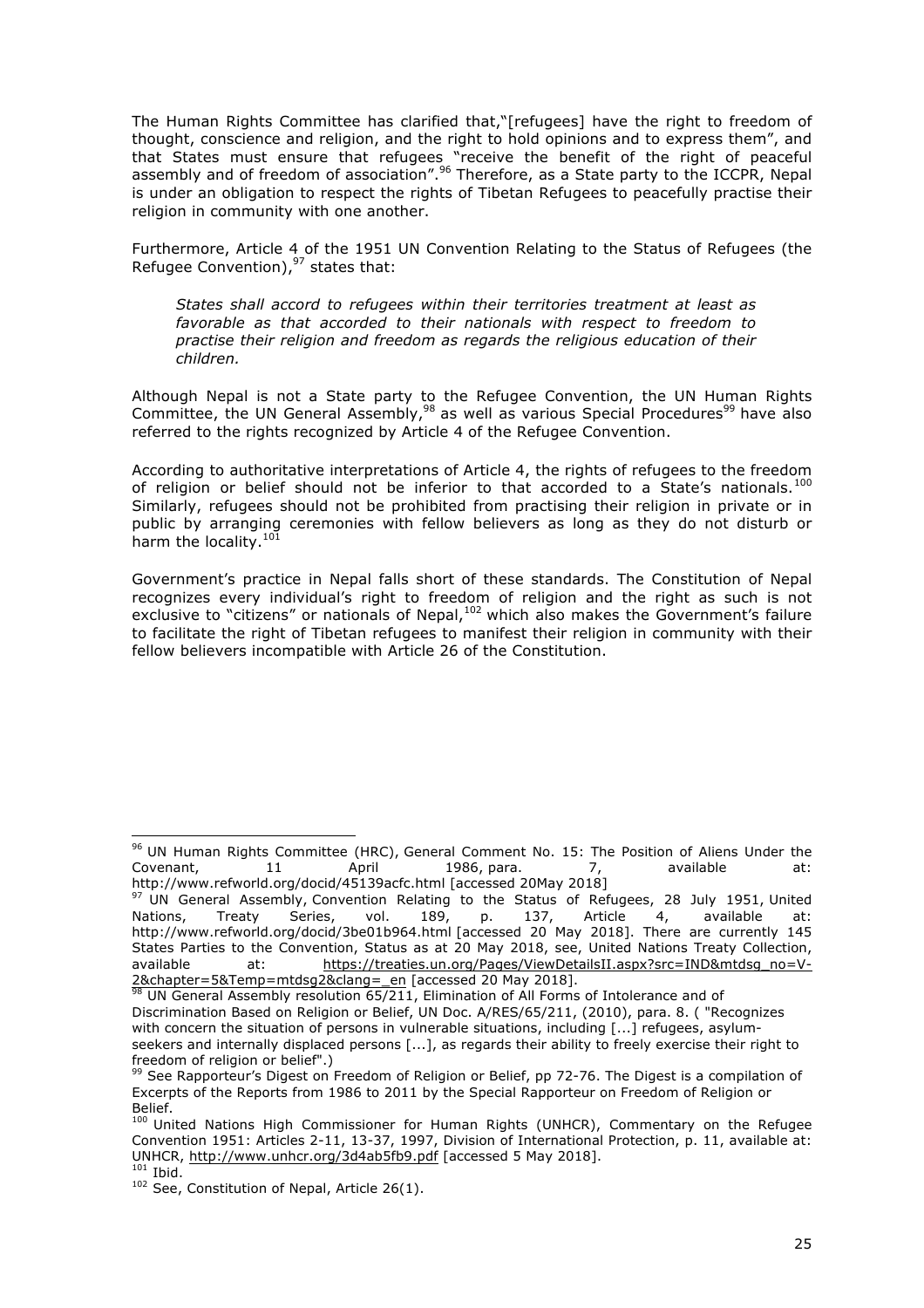#### <span id="page-27-0"></span>**RECOMMENDATIONS**

In light of the concerns detailed in the present briefing, the ICJ makes the following recommendations to the authorities of Nepal:

- Coordinate with Christian, Muslim, Baha'i and other affected religious communities, including by establishing a commission or working group with a view to locating appropriate sites for use as cemeteries in harmony with environment and development planning as soon as possible;
- Facilitate the free exercise of Tibetan refugees' right to manifest their religion in community with their fellow believers;
- Repeal or substantially amend Sections 155 and 156 of the Penal Code, 2017, so that they be consistent with international standards, including on freedom of expression; freedom of thought, conscience or religion; and equality before the law and equal protection of the law without discrimination, as guaranteed under the ICCPR;
- Expressly include the requirement of proof of deliberate and malicious intent in all offences related to religion that are retained in the short or long term, particularly Sections 155 and 156 of the Penal Code;
- Revise Section 158 of the Penal Code, 2017, criminalizing converting anyone from one religion to another, to ensure that only "forceful conversion" be proscribed and, at the same time, provide that "forceful conversion" entail elements of coercion and/or undue influence;
- Amend Article 26(1) of the Constitution to harmonize the scope of the right to religious freedom provided therein with the right to freedom of religion or belief guaranteed in Article 18 of the ICCPR, including by express recognition of the right to manifest one's religious beliefs in teaching; and
- Amend Article 26(3) of the Constitution to prohibit only forceful conversion, and remove any clause prohibiting conversion per se.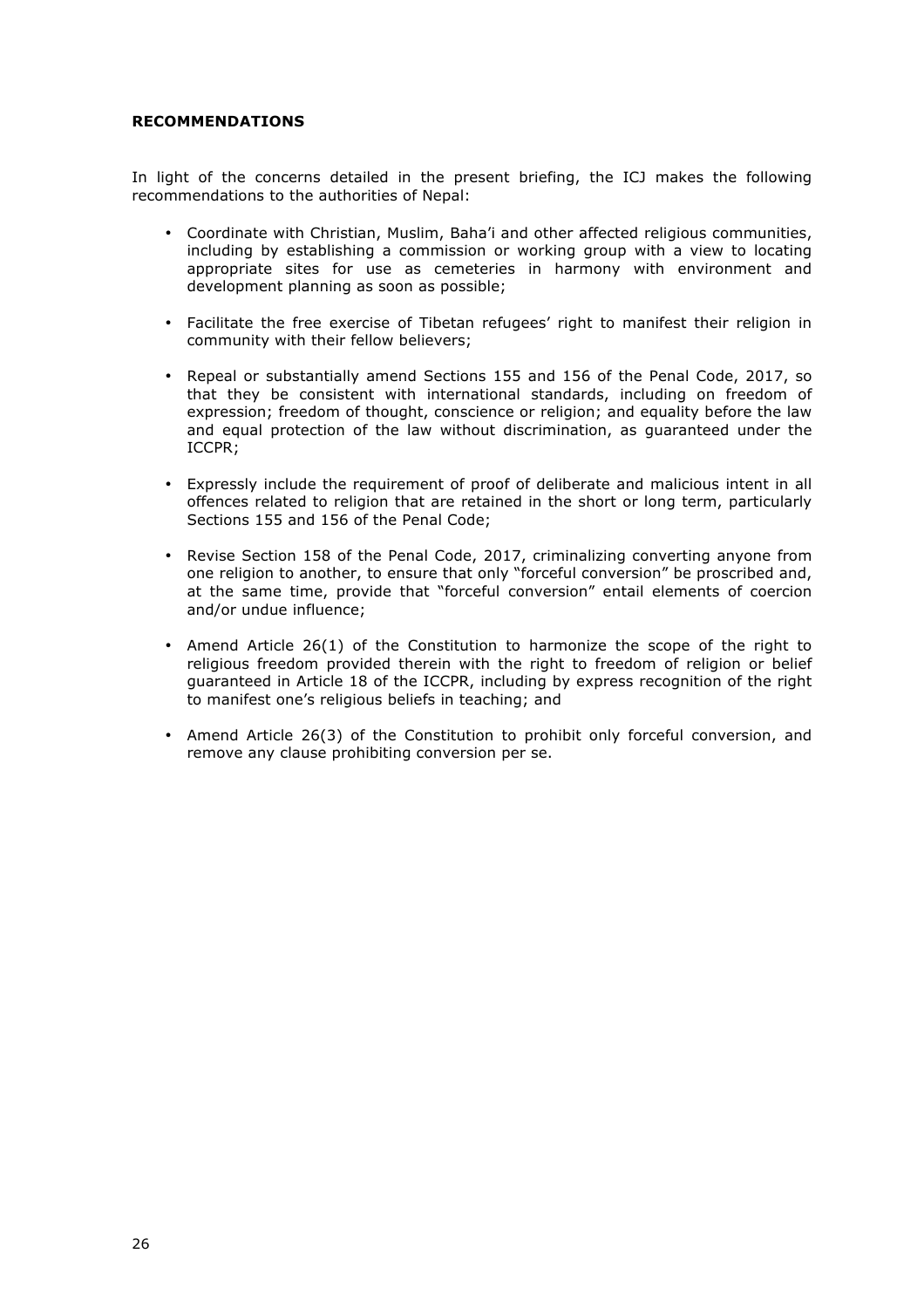# **Commission Members**

July 2018 (for an updated list, please visit www.icj.org/commission) **President:** Prof. Robert Goldman, United States

# **Vice-Presidents:**

Prof. Carlos Ayala, Venezuela Justice Radmila Dragicevic-Dicic, Serbia

# **Executive Committee:**

(Chair) Justice Azhar Cachalia, South Africa Justice Sir Nicolas Bratza, UK Dame Silvia Cartwright, New Zealand Ms Roberta Clarke, Barbados-Canada Mr. Shawan Jabarin, Palestine Ms Hina Jilani, Pakistan Justice Sanji Monageng, Botswana Mr Belisário dos Santos Júnior, Brazil

# **Other Commission Members:**

Professor Kyong-Wahn Ahn, Republic of Korea Ms Chinara Aidarbekova, Kyrgyzstan Justice Adolfo Azcuna, Philippines Mr Muhannad Al-Hasani, Syria Mr Abdelaziz Benzakour, Morocco Mr Reed Brody, United States Prof. Miguel Carbonell, Mexico Justice Moses Chinhengo, Zimbabwe Prof. Sarah Cleveland, United States Justice Martine Comte, France Mr Gamal Eid, Egypt Mr Roberto Garretón, Chile Prof. Jenny E. Goldschmidt, Netherlands Prof. Michelo Hansungule, Zambia Ms Gulnora Ishankanova, Uzbekistan Ms Imrana Jalal, Fiji Ms Jamesina Essie L. King, Sierra Leone Justice Kalthoum Kennou, Tunisia Prof. David Kretzmer, Israel Prof. César Landa, Peru Justice Ketil Lund, Norway Justice Qinisile Mabuza, Swaziland Justice José Antonio Martín Pallín, Spain Prof. Juan Méndez, Argentina

Justice Charles Mkandawire, Malawi Mr Kathurima M'Inoti, Kenya Justice Yvonne Mokgoro, South Africa Justice Tamara Morschakova, Russia Justice Willly Mutunga, Kenya Justice Egbert Myjer, Netherlands Justice John Lawrence O'Meally, Australia Ms Mikiko Otani, Japan Justice Fatsah Ouguergouz, Algeria Dr Jarna Petman, Finland Prof. Mónica Pinto, Argentina Prof. Victor Rodriguez Rescia, Costa Rica Justice Michèle Rivet, Canada Mr Alejandro Salinas Rivera, Chile Mr Michael Sfard, Israel Prof. Marco Sassoli, Italy-Switzerland Justice Ajit Prakash Shah, India Justice Kalyan Shrestha, Nepal Ms Ambiga Sreenevasan, Malaysia Mr Wilder Tayler, Uruguay Justice Philippe Texier, France Justice Lillian Tibatemwa-Ekirikubinza, Uganda Justice Stefan Trechsel, Switzerland Prof. Rodrigo Uprimny Yepes, Colombia